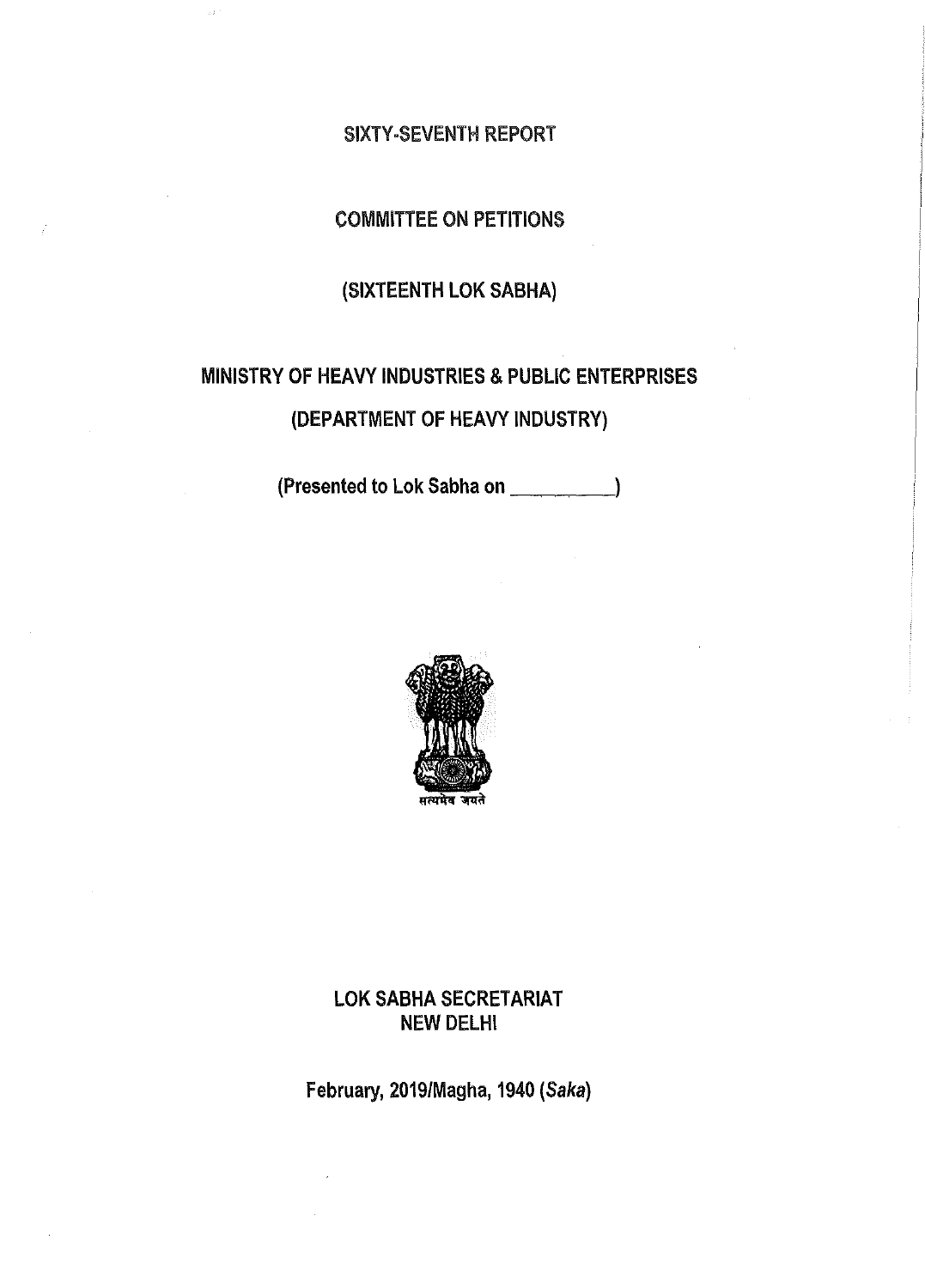## CPB. NO. 1 Vol. LXVII

 $\sim 10^{-10}$  $\mathcal{L}^{\text{max}}_{\text{max}}$  $\mathcal{L}^{\text{max}}$ 

Price: Rs............

# (c) 2019 BY LOK SABHA SECRETARIAT

Published under Rule 382 of the Rules of Procedure and Conduct of Business in Lok Sabha (Fifteenth Edition) and printed by the Manager, Government of India Press, Minto Road, New Delhi - 110002

 $\sim$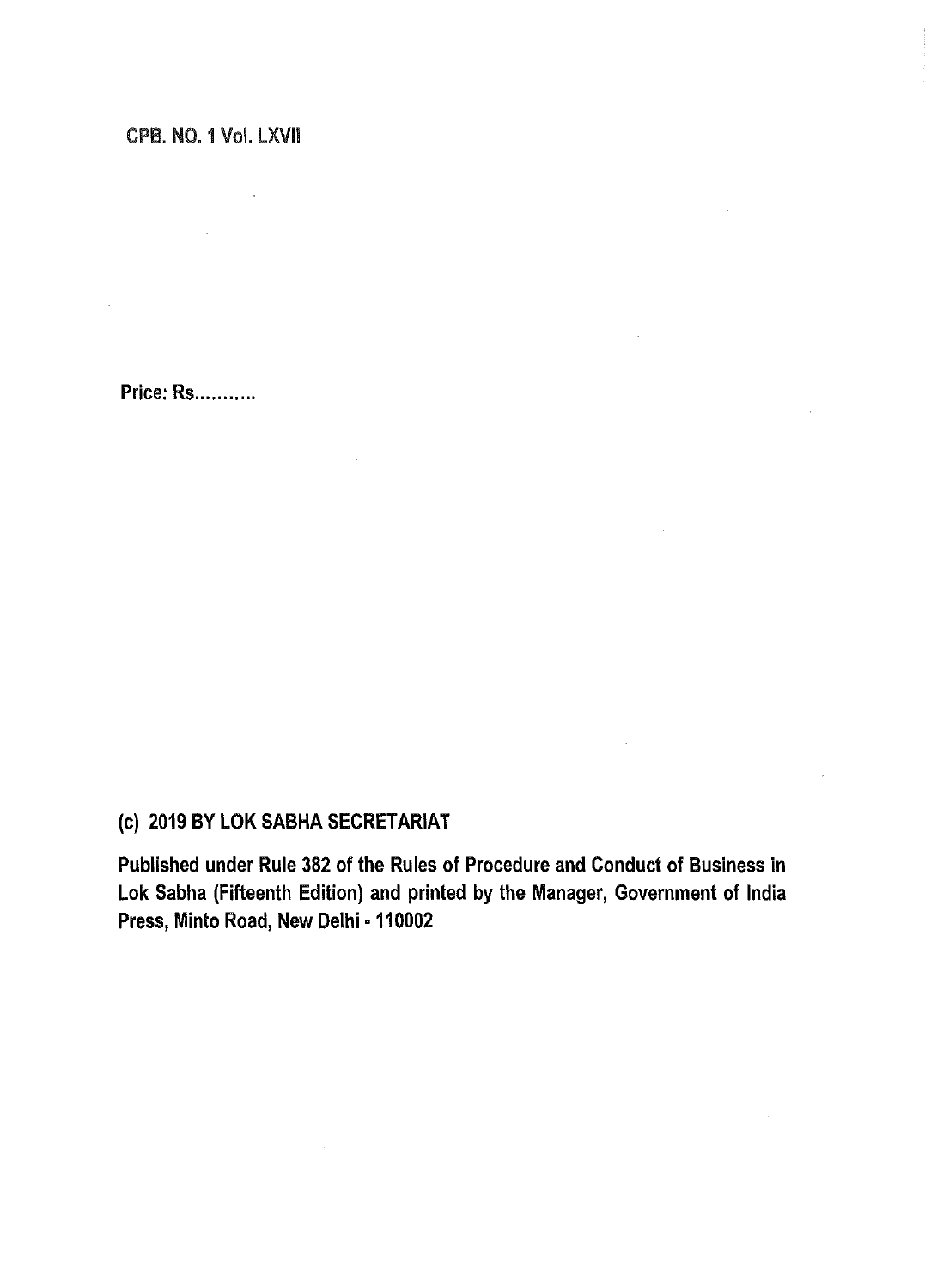#### CONTENTS

PAGES

*i* 

 $17$ 

| COMPOSITION OF THE COMMITTEE ON PETITIONS | (iii) |
|-------------------------------------------|-------|
|                                           | (V)   |

#### **REPORT**

Action Taken by the Government on the Recommendations of the Committee on Petitions made in their Fifty-Third Report (Sixteenth Lok Sabha) on the Representation of S/Shri Ram Sharan Kantiwal and Mahender Singh regarding payment of salary to the employees of HMT Pinjore and to restart its Tractor Unit.

#### **ANNEXURE**

(i) Minutes of the 55<sup>th</sup> sitting of the Committee held on 7.2.2019.

 $\hat{\boldsymbol{\theta}}$ 

 $\sim$   $\sim$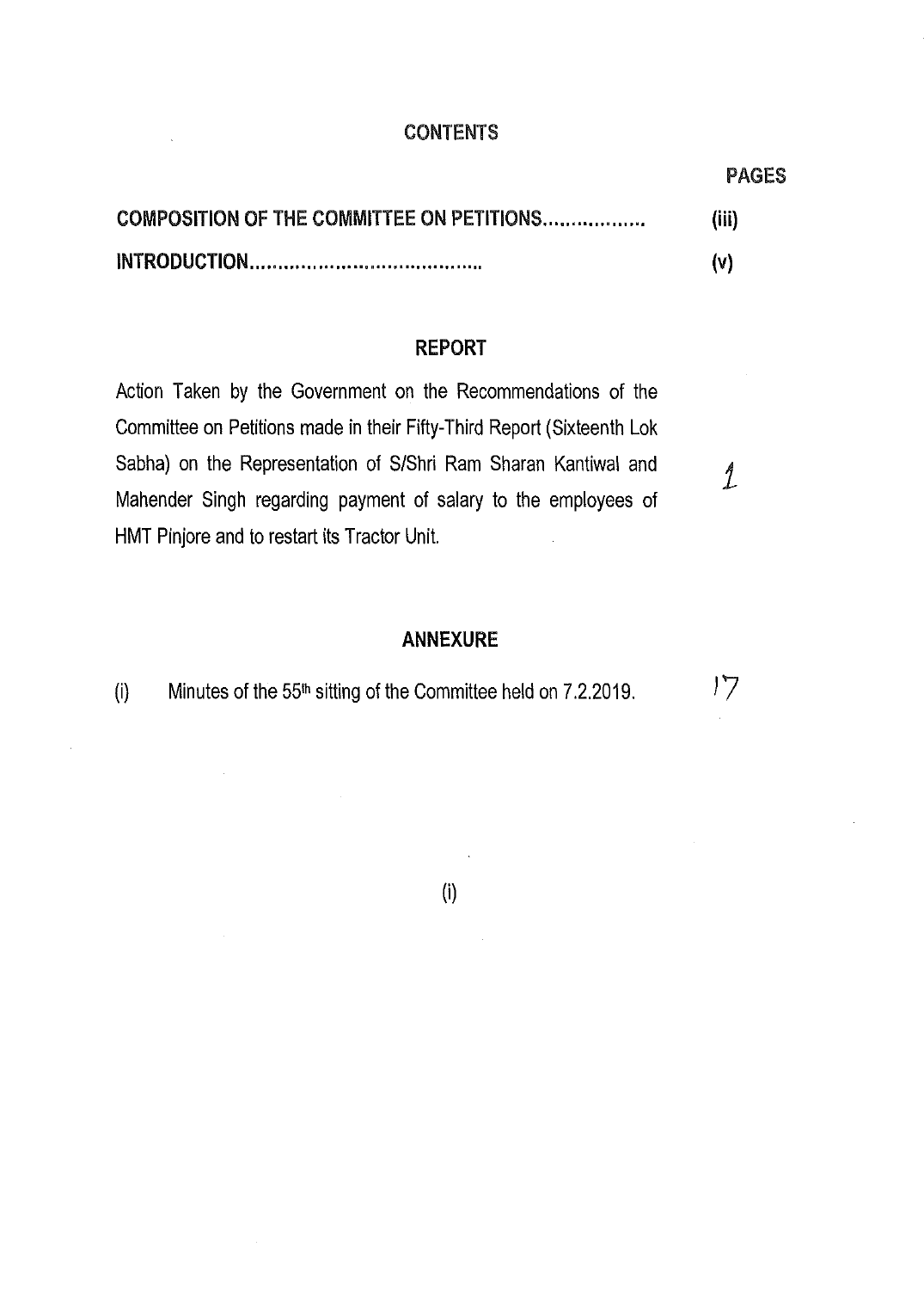# COMPOSITION OF THE COMMITTEE ON PETITIONS (2018-2019)

Shri Bhagat Singh Koshyari *-Chairperson* 

## **MEMBERS**

- 2. Shri Suresh C. Angadi
- 3. Shri Om Birla
- 4. Shri Jitendra Chaudhury
- 5. Shri Ram Tahal Choudhary
- 6. Dr. K. Gopal
- 7. Shri C.P. Joshi
- 8. Shri Chhedi Paswan
- 9. Shri Kamlesh Paswan
- 10. Shri Arjun Charan Sethi
- 11. Shri Kodikunnil Suresh
- 12. Shri Dinesh Trivedi
- 13. Shri Rajan Vichare
- 14. Shri Dharmendra Yadav
- 15. Vacant

## **SECRETARIAT**

- 1. Shri Shiv Kumar
- 2. Shri Raju Srivastava
- 3. Shri G.C. Dobhal
- 4. Shri Anand Kumar Hansda
- Joint Secretary  $\overline{a}$
- **Director**  $\omega$  .
- Additional Director  $\Delta \sim 10^4$
- Executive Assistant  $\mathbf{m} = 0$
- (iii)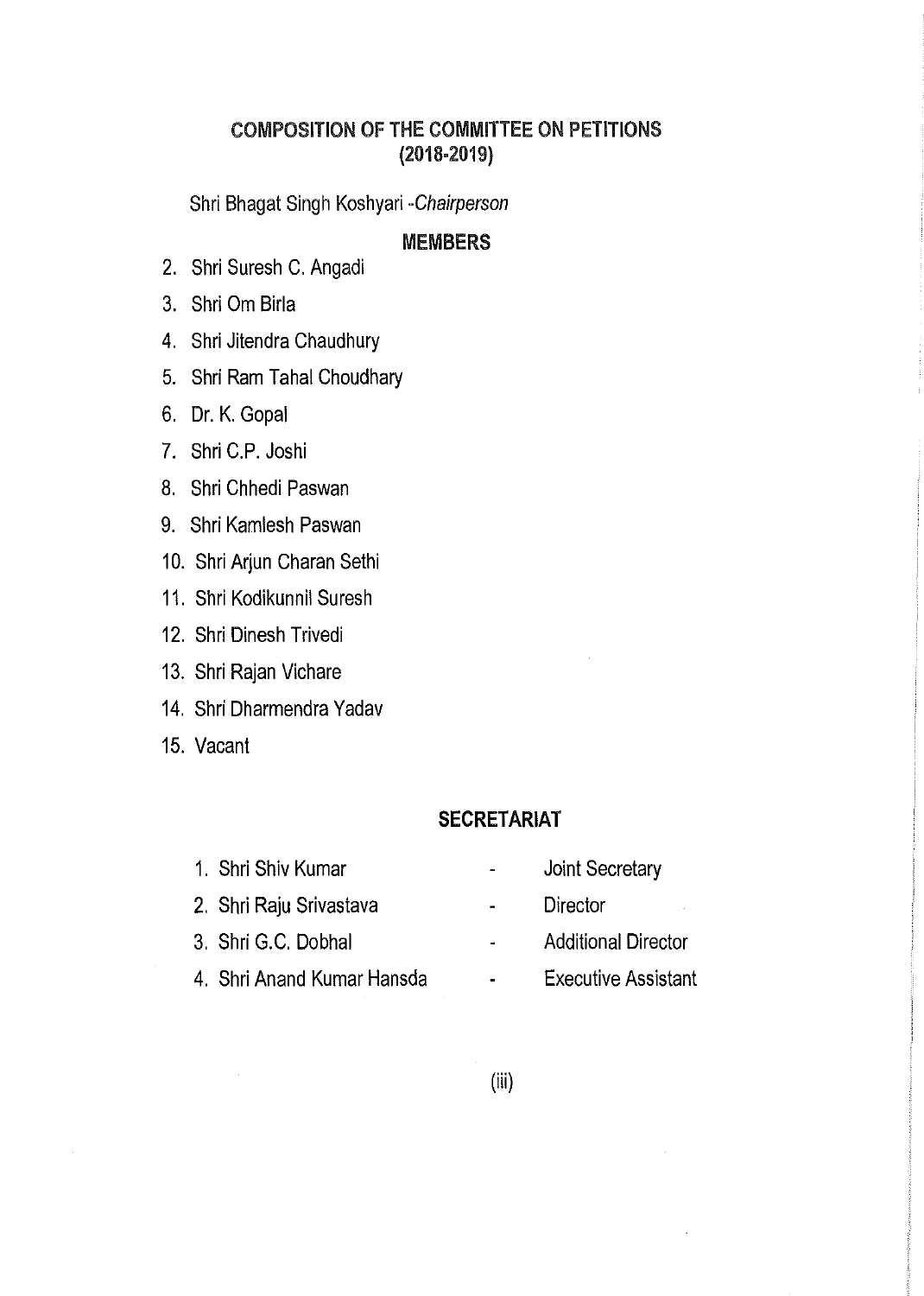# SIXTY-SEVENTH REPORT OF THE COMMITTEE ON PETITIONS

## (SIXTEENTH LOK SABHA)

## **INTRODUCTION**

I, the Chairperson, Committee on Petitions, having been authorised by the Committee to present on their behalf, this Sixty-Seventh Action Taken Report (Sixteenth Lok Sabha) of the Committee to the House on the Action Taken by the Government on the recommendations of the Committee on Petitions made in their Fifty-Third Report (Sixteenth Lok Sabha) on the Representation of S/Shri Ram Sharan Kantiwal and Mahender Singh regarding payment of salary to the employees of HMT Pinjore and to restart its Tractor Unit.

2. The Committee considered and adopted the draft Sixty-Seventh Action Taken Report at their sitting held on 7 February, 2019.

3. The observations/recommendations of the Committee on the above matters have been included in the Report.

#### **NEW DELHI;**

**BHAGAT SINGH KOSHYARI,**  *Chairperson, Committee on Petitions.* 

**7** *February. 2019 18 Magha, 1940 (Saka)* 

(v)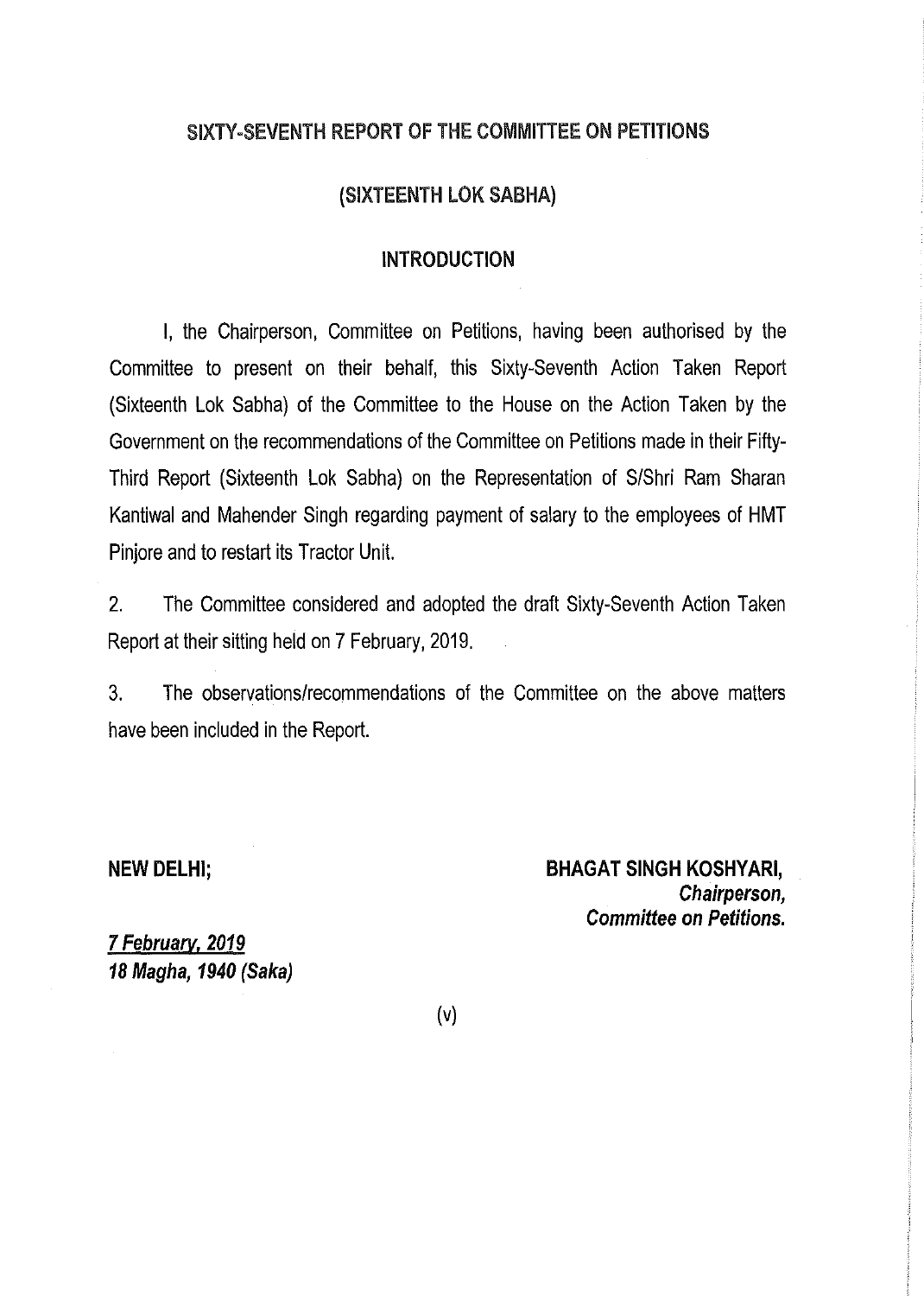## REPORT

ACTION TAKEN BY THE GOVERNMENT ON THE RECOMMENDATIONS MADE BY **THE COMMITTEE ON PETITIONS (SIXTEENTH LOK SABHA) IN THEIR** FIFTY· **THIRD REPORT ON** THE **REPRESENTATION RECEIVED FROM S/SHRI RAM SHARAN KANTIWAL AND MAHENDER SINGH REGARDING PAYMENT OF SALARY TO THE EMPLOYEES OF HMT PINJORE AND TO RESTART ITS TRACTOR UNIT.** 

The Committee on Petitions (Sixteenth Lok Sabha) presented their Fifty-Third Report to Lok Sabha on 3.8.2018 which had dealt with the Representation received from S/Shri Ram Sharan Kantiwal and Mahender Singh regarding payment of salary to the employees of HMT Pinjore and to restart its Tractor Unit.

2. The Committee had made certain observations/recommendations in the matter and the Ministry of Heavy Industries & Public Enterprises (Department of Heavy Industry) were asked to implement the recommendations and requested to furnish their action taken notes thereon for further consideration of the Committee.

3. Action Taken Notes have since been received from the Ministry of Heavy Industries & Public Enterprises (Department of Heavy Industry) in respect of all the observations/recommendations contained in the aforesaid Report. The recommendations made by the Committee and the replies furnished thereto by the Ministry of Heavy Industries & Public Enterprises (Department of Heavy Industry) are detailed in the succeeding paragraphs.

4. In paras 34 and 35 of the Report, the Committee had observed/recommended as follows:-

*"The Committee note from the submissions made by the Ministry of Heavy Industries and Public Enterprises (Department of Heavy Industry) that HMT Limited, a Central Public Sector Enterprise under of the Government of India, was established at Bangalore in 1953 with the objective of producing Machine Tools required for building an industrial edifice for the country. HMT played a key role in laying the foundation for evolution of Engineering and Manufacturing Capabilities in the country. HMT Tractor Division was established in Pinjore, Haryana in 1971 to manufacture HMT Tractors. Performance of the Company started to decline in the '90s, in the post liberalization economic environment with rising costs, stiff competition from International players and availability of imported goods at cheaper rates. Several efforts were made in past to arrest the declining trend but they could not succeed to turn around. The profit making Tractor Business of HMT Limited was affected due to poor off-take, under-utilisation of capacity, working capital constraints, etc. The Committee also note that since continuation*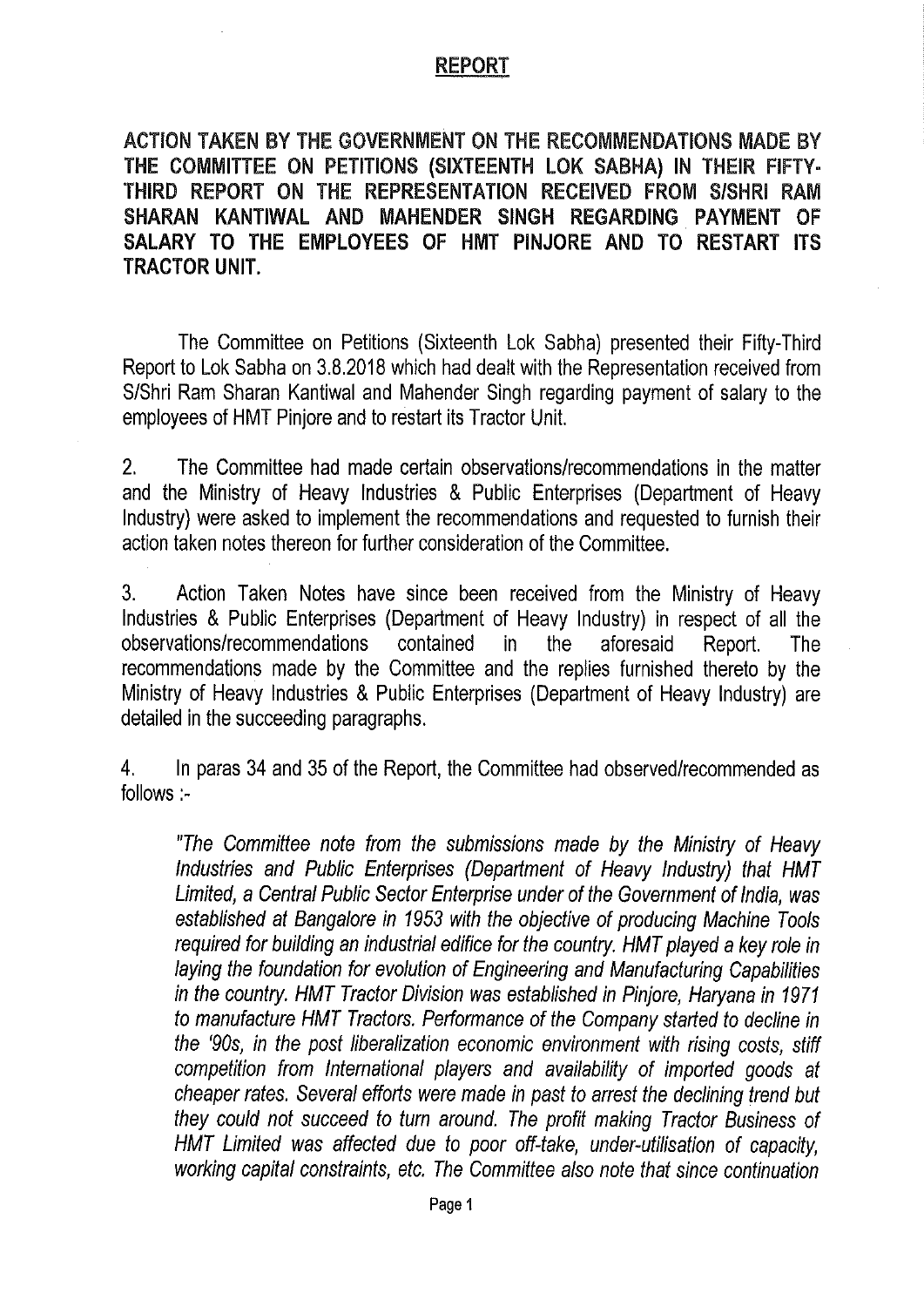*in Tractor Business with its insignificant market share in the sector may not be a financially viable and sustainable option for HMT Limited, and hence it would be prudent to close the Tractor Business and focus on the core business activity of Machine Tools Manufacturing for Industrial Sector. The Company was provided a revival package in August, 2013. However, the Tractor Division could not revive itself due to various factors including rising costs, technology gap, market conditions, working capital constraints, etc. It degenerated substantially with mounting losses and pending dues towards salaries, Statutory Liabilities, outstanding dues of Suppliers and Service Providers as well as complete erosion of Working Capital. This Jed to gross insufficiency in business processes and affected physical and financial performance of the Company which resulted in huge accumulated losses."* 

*"The Committee do not accept the averments made by the Ministry of Heavy Industries* & *Public Enterprises (Department of Heavy Industry) to the effect that on the one hand, the Government intend to revive HMT Limited by way of focusing on the core business activity of Machine Tools Manufacturing for the Industrial Sector, and on the other hand, not to continue with the Tractor Business due to various operational glitches. The Committee are dismayed to note that the reasons attributed to winding up of Tractor Business, viz., poor offtake, under-utilisation of capacity, Working Capital constraints, stiff competition from International Players, etc., could also be equally applicable in the case of Machine Tools Manufacturing Business. The Committee are of the considered opinion that with the advent of modern Business Environment and the propensity of users of Industrial Products to purchase durable products at relatively cheaper price, irrespective of its being produced in any part of the world, our Public Sector Enterprises have now to refashion their operations in a most professional manner with an eye on cost-cutting, aggressive marketing, durability of their products, etc. The Committee also feel that until and unless our Public Sector Enterprises start giving prominence to 'Technocracy' over 'Bureaucracy', the closing down of Public Sector Enterprises, one after the other, could not be averted. Notwithstanding the fact that revival of Machine Tools Manufacturing Business is a welcome step of the Ministry of Heavy Industries* & *Public Enterprises (Department of Heavy Industry), the Committee recommend that an Expert Group, consisting of renowned Technocrats, should be urgently constituted by the Government with a clear cut mandate to look into the prospects of revival of all the ailing Units of HMT Limited. The Committee urge the Ministry of Heavy Industries* & *Public Enterprises (Department of Heavy Industry) to take necessary action in this regard."* 

5. The Ministry of Heavy Industries & Public Enterprise (Department of Heavy Industry) in their action taken reply, have submitted as follows:-

*"The operation of HMT Tractor Division has been closed with the approval of Cabinet dated 27.10.2016."*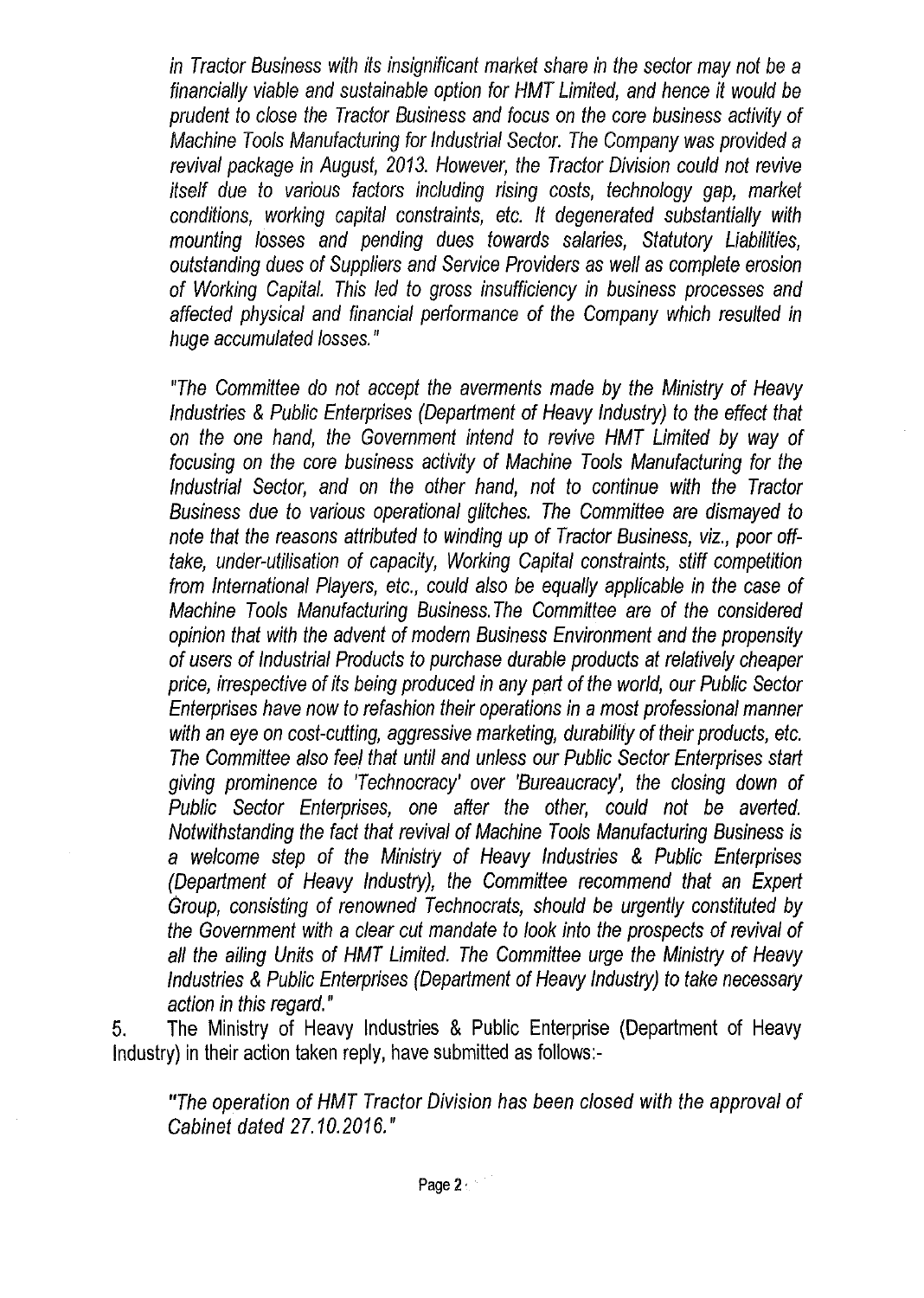*HMT has the potential for playing a role in realization of "Make in India" and "Skill India" initiatives.* It can be achieved through continued focus on the Machine *T* oo/s *business. HMT currently has a market share of around 7% of domestic manufacture in its product range and plans to double it.* 

*In* so *far* as *the Committee's recommendation for formation of an Expert Group consisting of renowned Technocrats, to look into the prospects of revival of all the ailing Units of HMT Limited is concerned, it is submitted that the Company has prepared a Modernization and Technology Upgradation Plan for HMT Machine Tools, which includes a Business Plan vetted by 1/M Bangalore and a Technology Roadmap vetted by /IT Madras. Therefore, a Plan vetted by Experts is already in place and the Company is striving to meet its objectives within the resources generated by the Company."* 

6. In paras 36, 37 and 38 of the Report, the Committee had observed/recommended as follows:-

*"The Committee find that due to severe financial crisis, HMT Limited is finding it difficult to manage its operations in the prevailing circumstances. Further, the Company is not in a position to make timely payments of salaries/wages and other Statutory dues to the Employees of HMT Tractor Unit, Pinjore since last several months. The Unit has virtually closed its operations due to financial crisis and other operational factors. The Government have recently decided to close down the three subsidiaries of HMT Limited namely, HMT Watches Limited, HMT Chinar Watches Limited and HMT Bearings Limited by offering VRSNSS to its Employees which is under implementation."* 

*"The Committee also note that HMT Limited directly manages the Units that are manufacturing Tractors and Food Processing Machinery. While the salaries of the employees of the Tractor Unit, Pinjore are pending from August, 2014, other Statutory dues, terminal benefits to retired Employees were also pending since November, 2013. Similarly, the Salaries of the Employees of the Food Processing Machinery Unit, Aurangabad are pending from September, 2016 and the salaries of the employees of the Employees of the Machine Tool Unit, Pinjore are pending from September, 2015."* 

*"The Committee are flabbergasted to find that not only there is a huge backlog in payment of salaries and other allowances to the Employees of various Units of HMT Limited, but also the 'Statutory Dues' of the retired Employees or those Employees who were forced to take retirement under Voluntary Retiring Scheme had not been released. The Committee could very well gauge the plight of all the employees and their families whose subsistence is in peril due to absence of any source of income, other than working in Public Sector Enterprise, that too, without any remuneration. The Committee find it paradoxical that on the macro level, the Union Government has been implementing various people-centric welfare*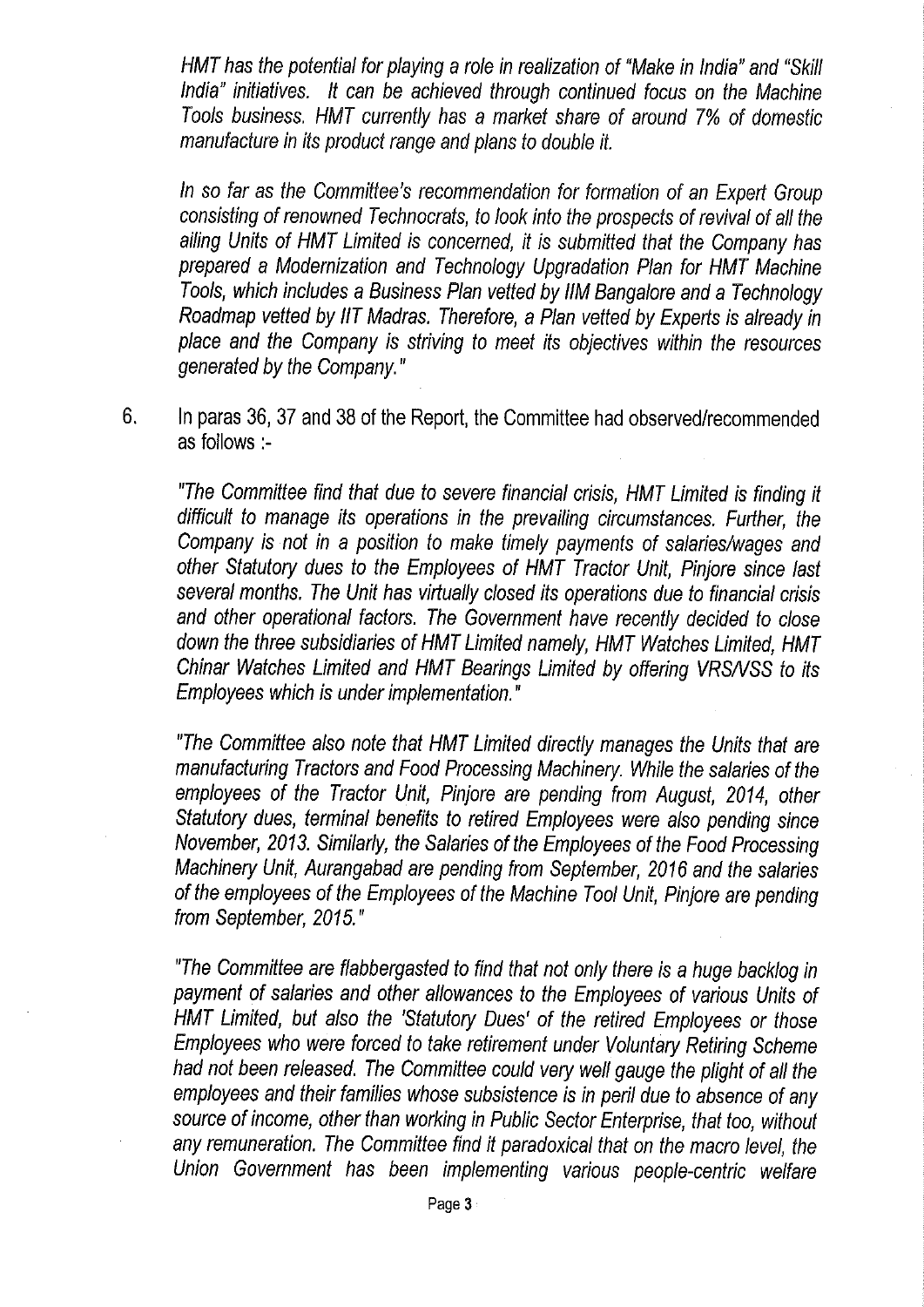*measures, viz., the Pradhan Mantri Mudra Yojana, Make in India, Stand Up India, National Health Protection Scheme* - *Ayushman Bharat* - *to provide hospitalization cover to over 10 crore poor and vulnerable families, etc., but, on the micro level, thousands of employees along with their families of Public Sector Undertakings* - *who in the past, shared the glory of one of the contributors in formulating* a *robust industrial base of the country* - *are made to suffer on the premise that due to financial constraints, the Public Sector Undertaking(s) are not able to release their pay and allowances and/or 'Statutory Dues'. The Committee, therefore, recommend that the Union Government should now take the initiative of working out* a *detailed Plan of giving* a *'Special Financial Package' to all the Public Sector Undertakings, including all the subsidiaries of HMT Limited, to release the withheld Pay* & *Allowances along with the 'Statutory Dues' to all serving/retired employees prior to end of current Fiscal Year."* 

7. The Ministry of Heavy Industries & Public Enterprise (Department of Heavy Industry) in their action taken reply, have submitted as follows:-

"As *per the Cabinet decision, the Company closed the operation of Tractor Unit, Pinjore. All the employee related dues of HMT Tractor Division have been settled."* 

*"The Committee are informed that there are no dues pending in respect of employees of Tractor Division and Food Processing Machinery Division of HMT Limited. In fact, the Food Processing Unit* has *turned around and recorded operational profit in the year 2017-2018.* 

As *on date the salaries of employees of HMT Machine Tools Unit, Pinjore,* has *been paid up to January 2018 and further dues are* a/so *expected to be paid shortly.* 

*It may be mentioned that the company needs to generate the resources to meet the* costs *and pay salaries of its employees out of its normal business operations.* "

*"The Company* is *making efforts to clear the outstanding terminal benefits and statutory dues of employees of all of its Units.* 

*All the employee related dues of HMT Tractor Division, HMT Watches Limited, HMT Chinar Watches Limited and HMT Bearings have been settled except 146 employees of Ranibagh unit of HMT Watches Limited who did not opt for VRS and have moved the Hon'ble High Court against the closure decision.* 

*The salaries in* some *units of HMT MT Limited* is *upto date. However, there* is some *backlog of salaries in the* units *of HMT Machine Tool at Bangalore, Pinjore and Ajmer. Ultimately the company needs to generate the* necessary *resources*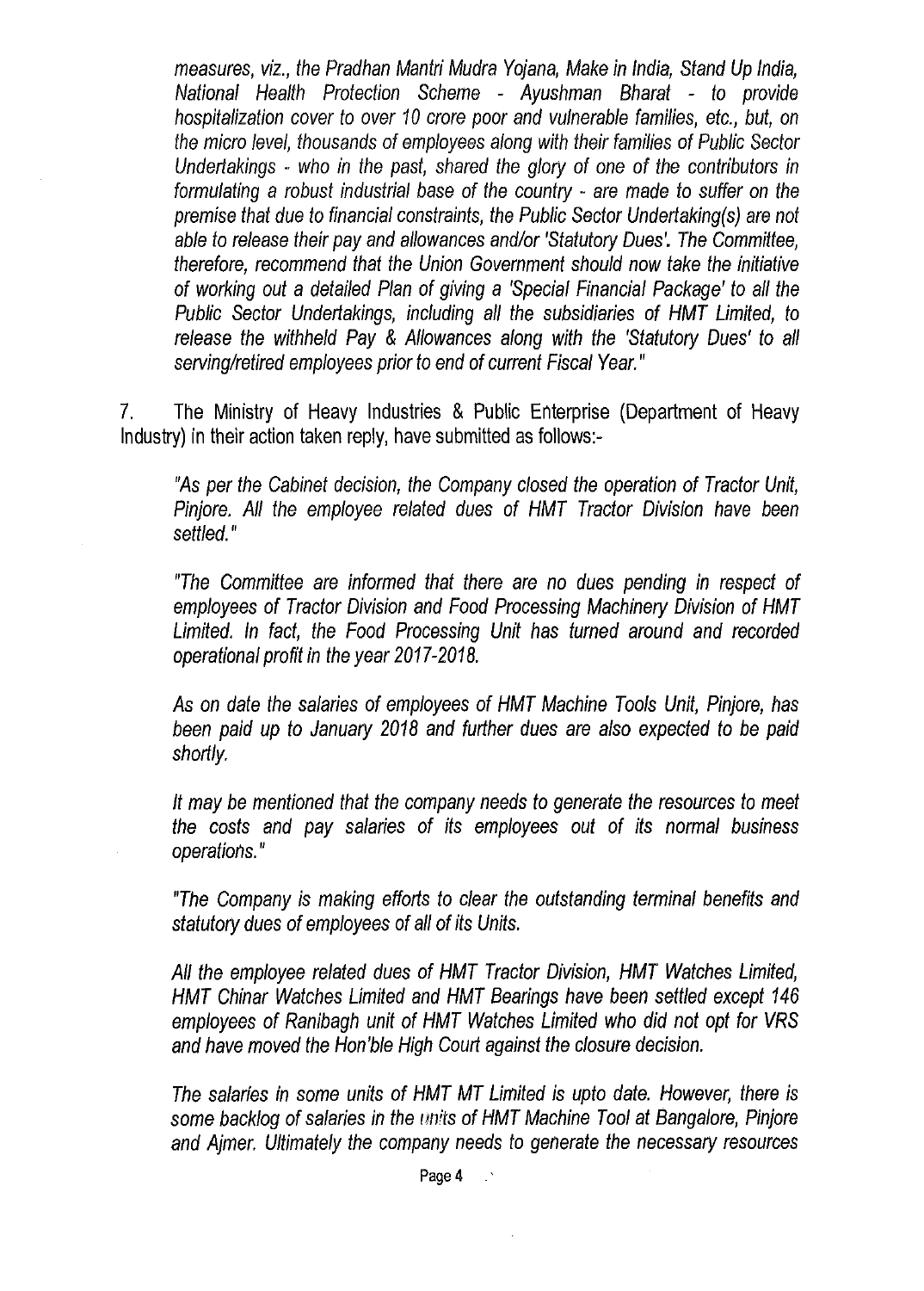*out of its business operations to meet its cost including employees salary and dues.* 

*No 'Special Financial Package', for CPSEs is under consideration of Government. Department of Public Enterprises is the nodal department for all the Central Public Sector Enterprises (CPSEs) and formulates policy pertaining to CPSEs. DPE has framed the guidelines related with the CPSEs under closure where under VRSNSS has been made attractive as a policy in that irrespective of the pay scale in which the CPSE is operating, the employees are offered VRSNSS package at 2007 notional pay scale. Closure has been made time bound so that the dues etc. of the employees can be expeditiously paid.* 

*Further, NIT/ Aayog reviews the status and viability of CPSEs. They have accordingly, made recommendation for continuance, closure or disinvestment of CPSEs."* 

8. In paras 39, 40 and 41 of the Report, the Committee had observed/recommended as follows :-

*"The Committee on Petitions, Lok Sabha have been receiving various Petitions/Representations from individuals, Associations, etc., working in various Public Sector Enterprises, alleging arbitrary decision of the Top Management in closing down the operations of the Company on the grounds of post liberalization economic environment, rising costs, obsolete manufacturing processes, stiff competition from International Companies, availability of imported goods at cheaper rates, etc., due to which their Salaries/Allowances and/or other Statutory Dues have not been paid/released.* "

*"On the other hand, while making submissions before the Committee, the Ministry of Heavy Industries* & *Public Enterprises (Department of Heavy Industry) invariably claims that a series of 'Revival Packages', with different nomenclature along with sale of non-core assets, had been formulated and implemented with a view to putting a new lease of life to the Public Sector Undertakings. However since all the efforts of the Union Government could not attain the intended objective of systematic revival, scores of Public Enterprises had been closed down and the employees were retrenched/granted the option of availing Voluntary Retirement. The Top Management of the Public Undertaking(s) often exhibit their inability before the Committee during oral evidence and/or informal discussion during Study Visits to release the withheld Pay* & *Allowances and other Statutory Dues of the employees due to non-release bailout package by the Union Government.* "

*"As the Committee could understand from the submissions made by various Ministries/Departments concerned of the Union Government from time-to-time, the common quotient of the entire fiasco concerning the present state of affairs of Public Sector Undertaking(s) is that the majority of Companies have not been*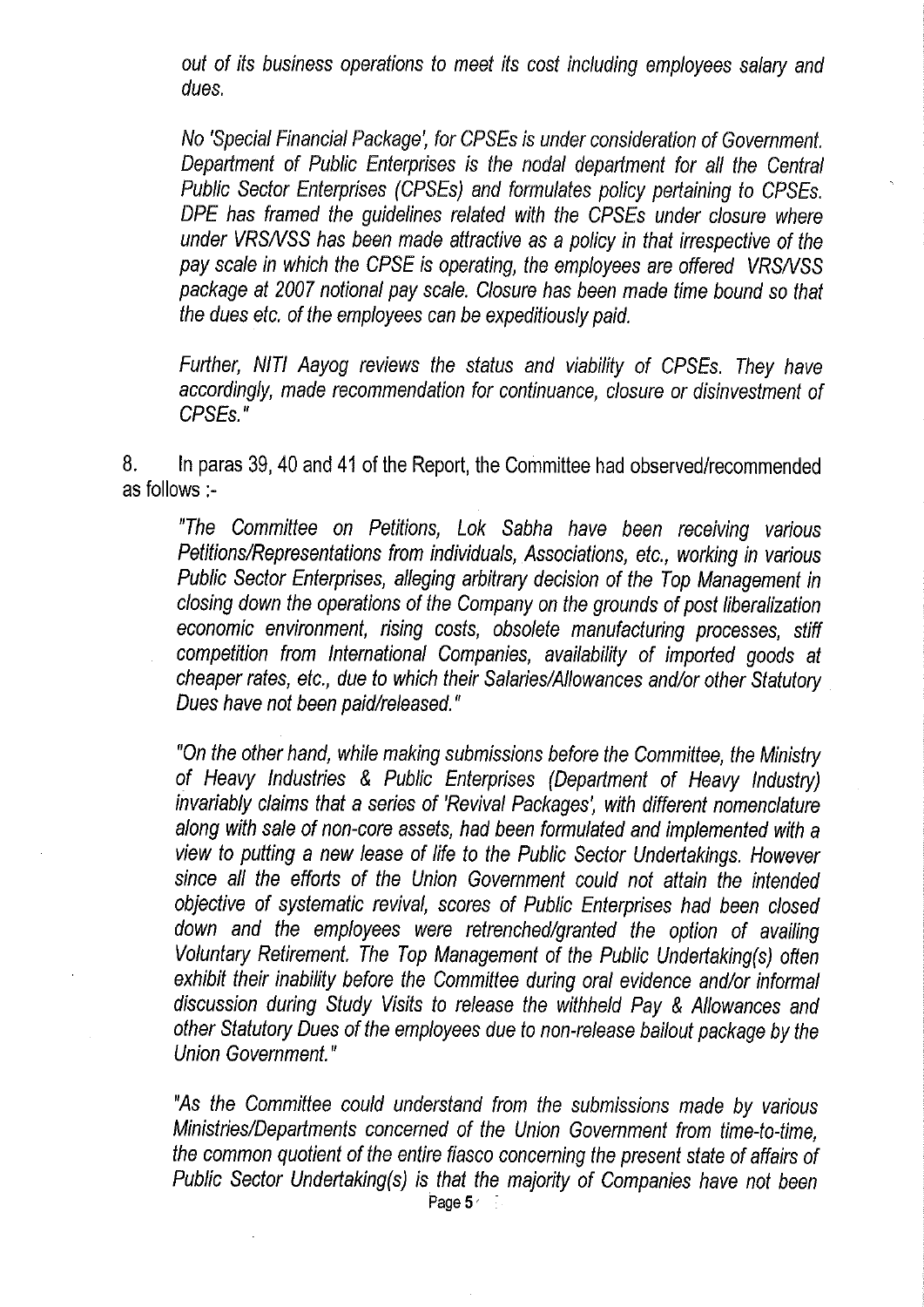*able to reconfigure themselves with the rapidly changing business environment, thereby, unwillingly allowing the Public Sector(s) to become an unviable proposition. After painstakingly examining the entire sequence, spread over the last three decades, the Committee strongly recommend the Union Government to undertake an original time bound Comprehensive Study to* assess *the overall performance and requirements of Public Sector Undertakings in the country with*  a *view to making them commercially viable; an engine of growth and* a *major employment generator. For this purpose, the Committee urge the Ministry of Heavy Industries* & *Public Enterprises (Department of Heavy Industry) to furnish the following details inter alia reflecting an overview of the Public Sector Undertakings:-*

- *(i) Total number of Public Sector Undertakings in the country.*
- *(ii) Total Employees working in these Public Sector Undertakings.*
- *(iii) Total Employees retired from these Public Sector Undertakings on attaining the age of superannuation during the last 10* years *and are in receipt of any monthly financial* assistance as *Pension, etc.*
- *(iv) Total Public Sector Undertakings declared Sick by the Board for Industrial and Financial Reconstruction (BIFR) during the last five* years.
- *(v) Total number of Employees who had sought Voluntary Retirement from Public Sector Undertakings during the last five years.*
- *(vi) Total Public Sector Undertakings where there* is *backlog in the payment of salaries, allowances and other statutory dues to the serving/retired Employees.*
- *(vii) Total amount of outstanding dues on account of salary, allowances and other statutory obligations which the Public Sector Undertakings had to pay to its serving/retired Employees.*
- *(viii) Total amount of Revival Package(s) extended to Public Sector Undertakings by the Union Government during the last five years."*

9. The Ministry of Heavy Industries & Public Enterprise (Department of Heavy Industry) in their action taken reply, have submitted as follows:-

*"A/1 closure decisions are taken with the approval of Cabinet/Cabinet Committee on Economic Affairs (CCEA)* as *the competent authority.* 

As *far* as *Department of Heavy Industry* is *concerned, 07 CPSEs!Units are under closure which have been approved by the Cabinet!CCEA and all the applicable*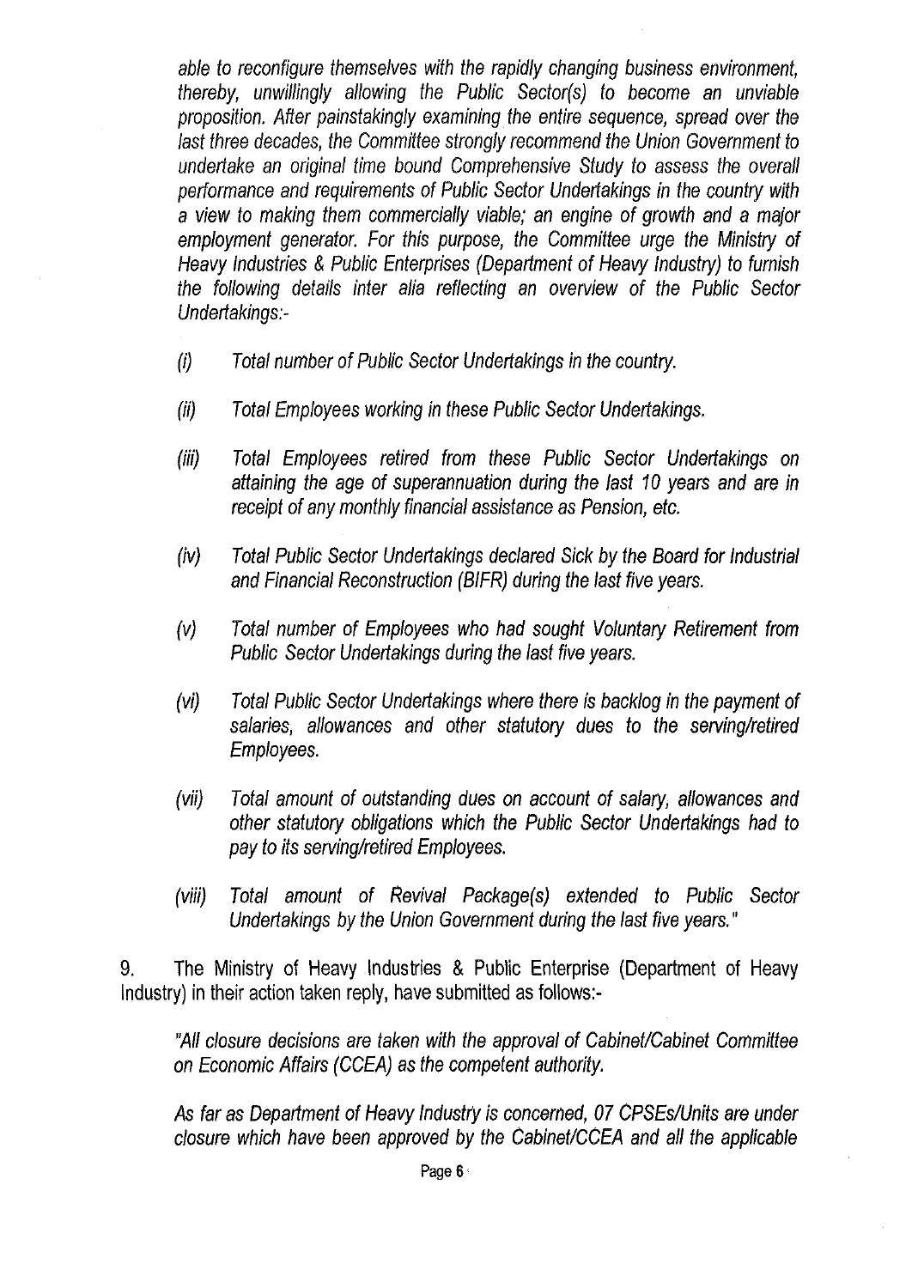*dues, closure compensation and other terminal benefits has been settled, except in some cases which are in courts.* "

*"Companies are registered under the Companies Act with a separate legal identity. The Companies have to manage their operations as independent entities under the guidance and supervision of the duly constituted Board of Directors, as per the provisions of the Companies Act. It is primarily the responsibility of the companies to manage the salary, statutory dues and terminal benefits of its employees. The Govt. of India is the promoter and majority shareholder in the Company. It undertakes the appointment of GMO/MD and Directors on the Board of the Company.* 

*There is no policy of the Government to provide bailout package to CPSEs to enable release of salaries and statutory dues of employees."* 

*"Department of Public Enterprises is the nodal department for all the Central Public Sector Enterprises (CPSEs) and formulates policy pertaining to CPSEs. It lays down, in particular, policy guidelines on performance improvement and evaluation, autonomy and financial delegation and personnel management in CPSEs. NIT/ Aayog reviews the status and viability of CPSEs and makes recommendation for continuance, closure or disinvestment of CPSEs.* 

| SI. | Particulars                                | Reply                                          |
|-----|--------------------------------------------|------------------------------------------------|
| No. |                                            |                                                |
| Ť   | of Public<br>Total<br>number<br>Sector     | 331 as on 31.03.2017                           |
|     | Undertakings in the country.               |                                                |
|     |                                            |                                                |
| ii  | Total Employees working in these           | 11.31<br>lakh<br>(excluding contractual<br>and |
|     | <b>Public Sector Undertakings.</b>         | causal/daily rated worker) in 2016-17          |
|     |                                            |                                                |
| Ϊiί | Total Employees retired from these         |                                                |
|     |                                            | DPE does not maintain any data regarding       |
|     | Sector Undertakings<br><b>Public</b><br>on | Salary/Wage/Pay Allowances/Outstanding         |
|     | attaining the age of superannuation        | Dues of Employees in CPSEs.                    |
|     | during the last 10 years and are in        |                                                |
|     | receipt of any monthly financial           | Action may be taken in regard to maintain a    |
|     | assistance as Pension, etc.                | consolidated date as this aspect and may be    |
|     |                                            | uploaded in the website.                       |
|     |                                            |                                                |
| iv  | Total Public<br>Sector Undertakings        | BIFR has been dissolved by the Government      |
|     | declared Sick by the Board<br>for          | National Company Law Appellate<br>and          |
|     | <i>Industrial</i><br>Financial<br>and      | Tribunal (NCLAT) has been established under    |
|     | Reconstruction (BIFR) during the last      | the Company Act.2013 w.e.f 01.06.2016. All     |
|     | five years.                                | proceedings<br>relating to<br>Arbitration,     |
|     |                                            | Compromise, arrangements<br>and                |
|     |                                            |                                                |
|     |                                            | reconstruction and winding up of companies     |

*On the basis of information available in Public Enterprises Survey 2016-17 following is stated:-*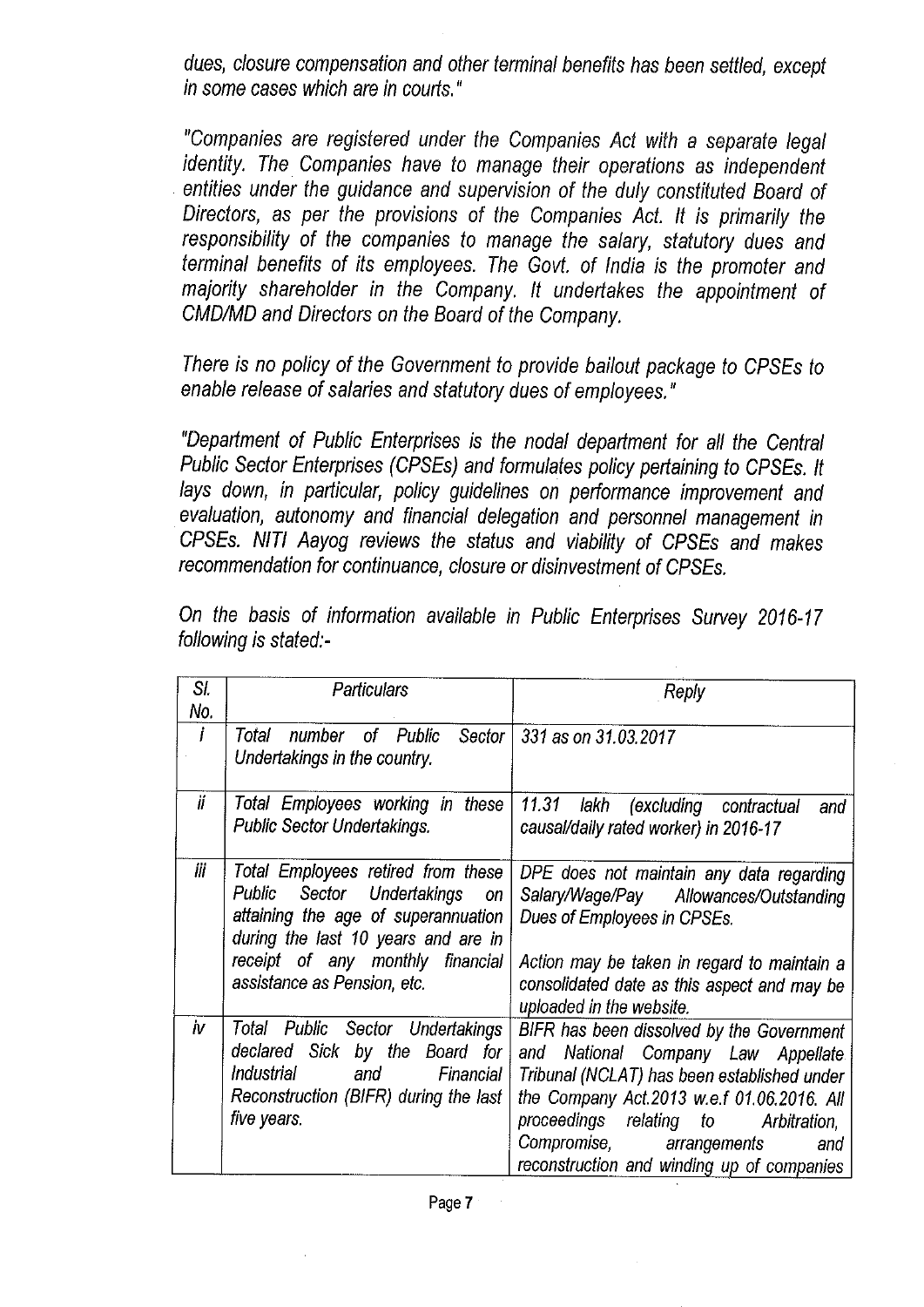|      |                                                      | shall be disposed off by the National<br>Company Law Tribunal. However, as per      |
|------|------------------------------------------------------|-------------------------------------------------------------------------------------|
|      |                                                      | available information in Public Enterprises                                         |
|      |                                                      | Survey for the year 2011-12, 2012-13, 2013-                                         |
|      |                                                      | 2014-15 and 2015-16 laid in<br>14.<br>the                                           |
|      |                                                      | Parliament in respective years, the total                                           |
|      |                                                      | number of sick CPSEs registered with BIFR                                           |
|      |                                                      | was 65 as on 31.03.2016 and out of the 65                                           |
|      |                                                      | sick CPSEs, 2 Sick CPSEs were registered                                            |
|      |                                                      | with BIFR during the last five years and the                                        |
|      |                                                      | Balance 63 sick CPSEs were registered                                               |
|      |                                                      | before that period.                                                                 |
| V    | Total number of Employees who had                    | DPE has informed that 12,450 employees of                                           |
|      | sought Voluntary Retirement from                     | CPSEs have opted for VRS during last five                                           |
|      | Public Sector Undertakings during the                | years, i.e., from 2012-13 to 2016-17, upto                                          |
| vi   | last five years.<br>Total Public Sector Undertakings | which period information is available.                                              |
|      | where there is backlog in the payment                |                                                                                     |
|      | of salaries, allowances and other                    | Such data is not centrally maintained.                                              |
|      | statutory dues to the serving/retired                |                                                                                     |
|      | <b>Employees</b>                                     |                                                                                     |
| Vİİ  | Total amount of outstanding dues on                  |                                                                                     |
|      | account of salary, allowances and                    |                                                                                     |
|      | other statutory obligations which the                |                                                                                     |
|      | Public Sector Undertakings had to                    |                                                                                     |
|      | pay to its serving/retired Employees.                |                                                                                     |
| viii | Total amount of Revival Package(s)                   | CPSEs function under the administrative                                             |
|      | Public<br>extended<br>to<br>Sector                   | control of concerned Ministries/ Departments                                        |
|      | the<br><b>Undertakings</b><br>by<br><b>Union</b>     | and all matters relating to CPSEs including                                         |
|      | Government during the last five years.               | revival/ restructuring are dealt by the<br>administrative<br>Ministry/<br>concerned |
|      |                                                      | Department on a case-to-case basis.                                                 |
|      |                                                      |                                                                                     |
|      |                                                      | So far DHI is concerned, during the last five                                       |
|      |                                                      | years an amount of Rs.3005.85 crore toward                                          |
|      |                                                      | revival package for NEPA Limited, HMT                                               |
|      |                                                      | Limited and Richardson and Cruddas Limited                                          |
|      |                                                      | has been approved.                                                                  |
|      |                                                      |                                                                                     |

 $\sim$ 

 $\hat{\boldsymbol{\beta}}$ 

 $\hat{\mathcal{A}}$ 

l,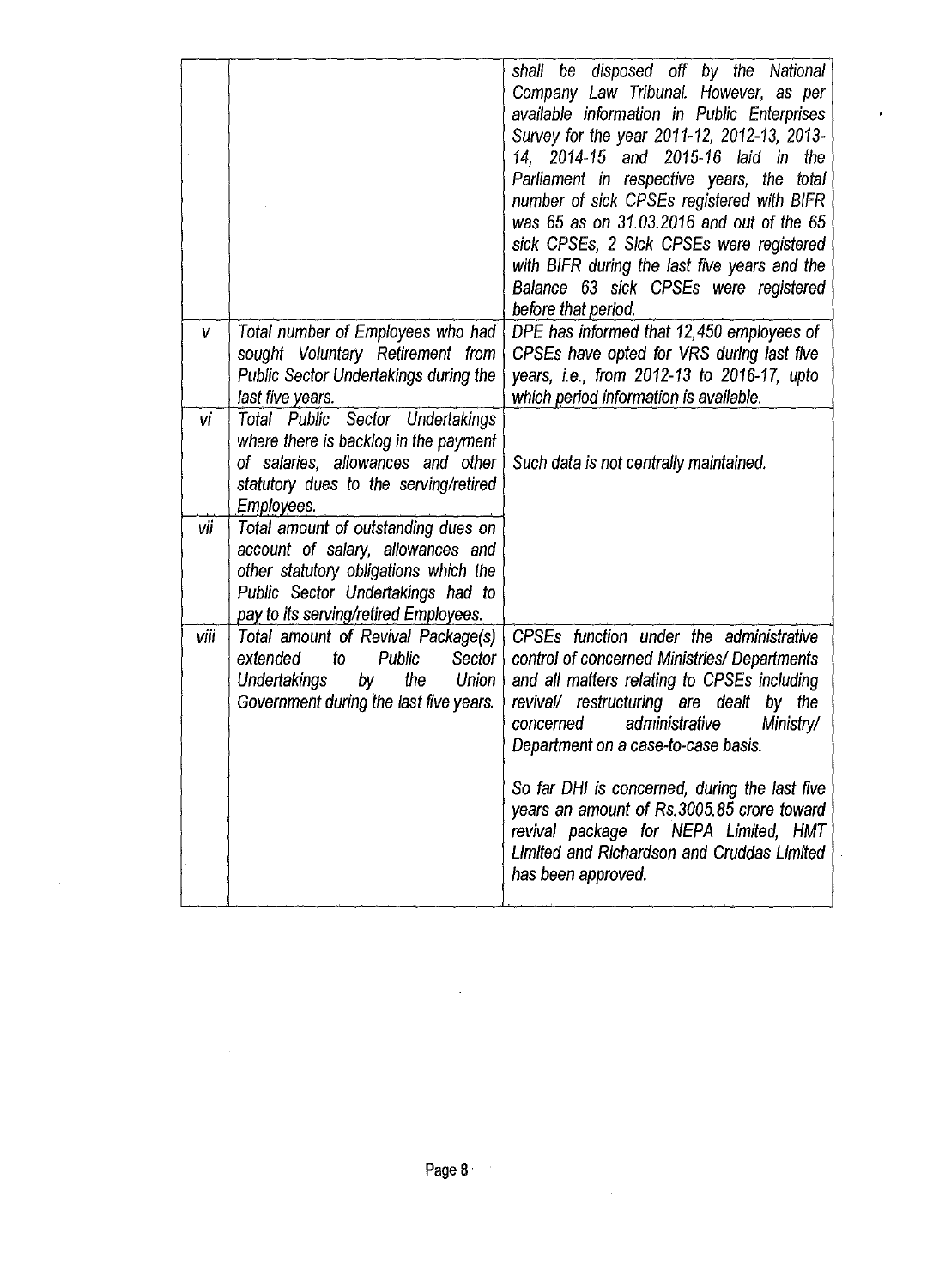#### OBSERVATIONS/RECOMMENDATIONS

# *Urgent formulation* of *a Comprehensive Revival Plan for all the ailing Subsidiaries/Units* of *HMT Limited*

10. Keeping in view the advent of modern Business Environment and the propensity of users of Industrial Products to purchase durable products at relatively cheaper price, irrespective of its being produced in any part of the world, the Committee had opined that the Country's Public Sector Enterprises have now to refashion their operations in a most professional manner with an eye on costcutting, aggressive marketing, durability of their products, etc. The Committee were also alarmed while pointing out that until and unless the Public Sector Enterprises start giving prominence to 'Technocracy' over 'Bureaucracy', the closing down of Public Sector Enterprises, one after the other, could not be averted. In this regard, the Committee had recommended the Ministry of Heavy Industries & Public Enterprise (Department of Heavy Industry) to take necessary action urgently to constitute an Expert Group, consisting of renowned Technocrats, with a clear cut mandate to look into the prospects of revival of all the ailing Units of HMT Limited. In response thereto, the Ministry of Heavy Industries & Public Enterprise (Department of Heavy Industry) have opaquely spelt out that the Company has prepared a Modernization and Technology Up-gradation Plan for HMT Machine Tools, which includes a Business Plan vetted by IIM Bangalore and a Technology Roadmap vetted by IIT Madras and is striving to meet its objectives within the resources generated by the Company. The Committee are constrained to note that the Ministry of Heavy Industries & Public Enterprise {Department of Heavy Industry) has neither apprised the Committee about the details of the said Modernization and Technology Up-gradation Plan in respect of HMT Machine Tools Limited nor given specific contours of the Revival Plan in respect of other ailing Subsidiaries/Units of HMT Limited. The Committee are pained to note that other ailing Subsidiaries/Units of HMT Limited such as HMT International Limited, Praga Tools Limited, etc., have been overlooked as far as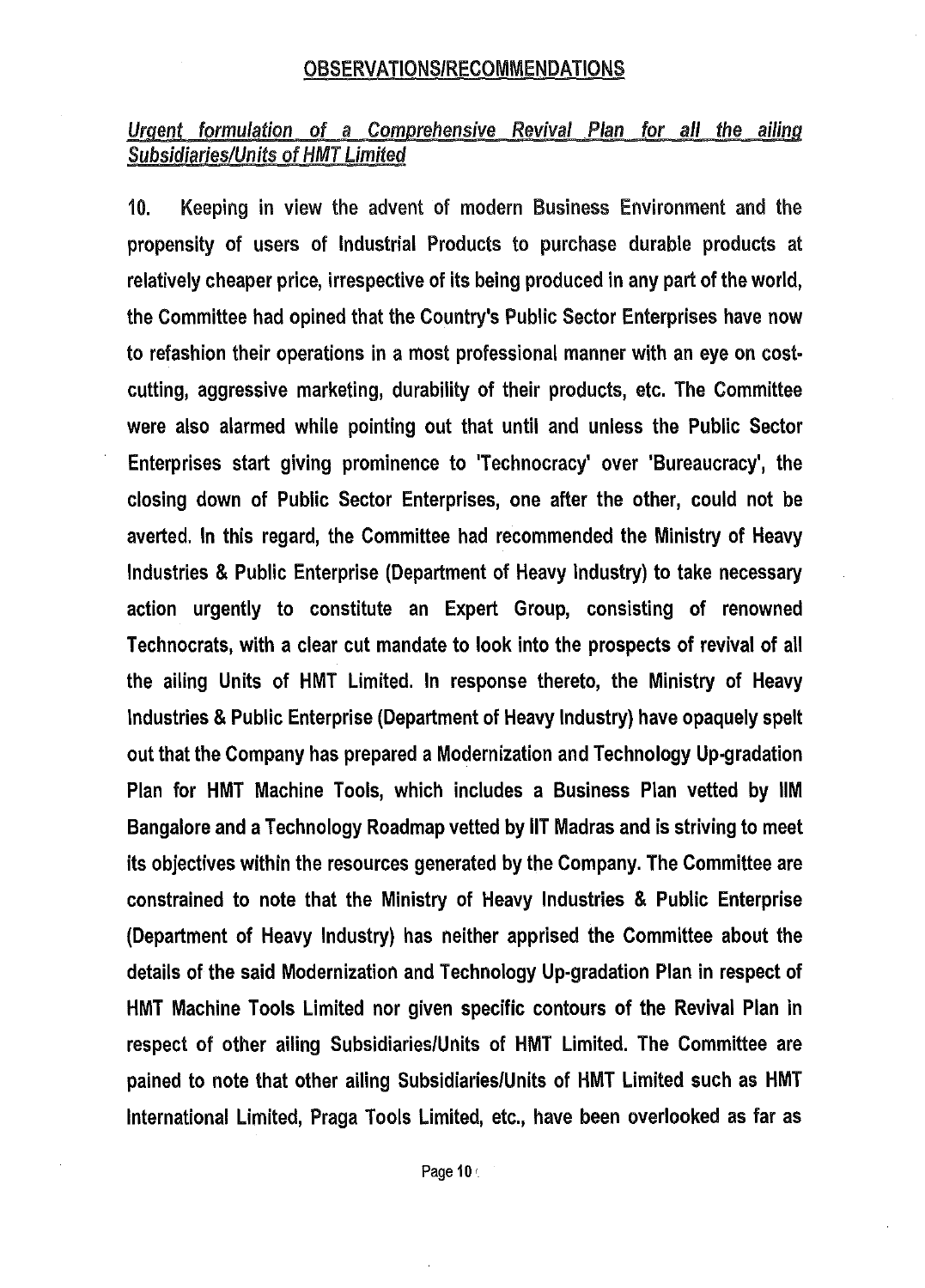their revival trajectory is concerned. As regards the Modernization and Technology Up-gradation Plan for HMT Machine Tools limited, the Committee find that the said Plan is not inclusive and appears to be laden with piecemeal approach of the Government. Instead of addressing the problems of HMT Limited as an Organization, any Subsidiary/Unit-wise Modernization and Technology Upgradation or Revival Plan would only further delay in achieving the desired objectives. Such segregation of the various Subsidiaries/Units of HMT Limited for the purpose of revival will adversely impact the welfare of workers and sustenance of the Company as a whole. In the considered view of the Committee, the Revival Plan should be comprehensive for all the ailing Subsidiaries/Units of HMT Limited. The Committee, therefore, reiterate its earlier recommendation to the Ministry of Heavy Industries & Public Enterprises (Department of Heavy Industry) that the Ministry should take all necessary steps to constitute an Expert Group, consisting of renowned Technocrats for looking into prospects of revival and formulating a Comprehensive Revival Plan for all the remaining ailing Subsidiaries/Units of HMT Limited. The Committee would like to be apprised of the concrete action taken in this regard, within three months of presentation of this Report to the House.

# *Time bound implementation of Modernization and Technology Up-gradation Plan for HMT Machine Tools.*

11. The Committee are perturbed to note that no specific time frame has been prescribed for completion and effective implementation of the Modernization and Technology Up-gradation Plan for HMT Machine Tools owing to which there is a likelihood of the Plan going astray and ultimately not achieving the intended objectives. Considering the said Modernization and Technology Up-gradation Plan for HMT Machine Tools as a step in right direction, the Committee wish to once again recommend the Ministry of Heavy Industries & Public Enterprises (Department of Heavy Industry) to work out specific time lines for each and every activities contained in the Modernization and Technology Up-gradation Plan so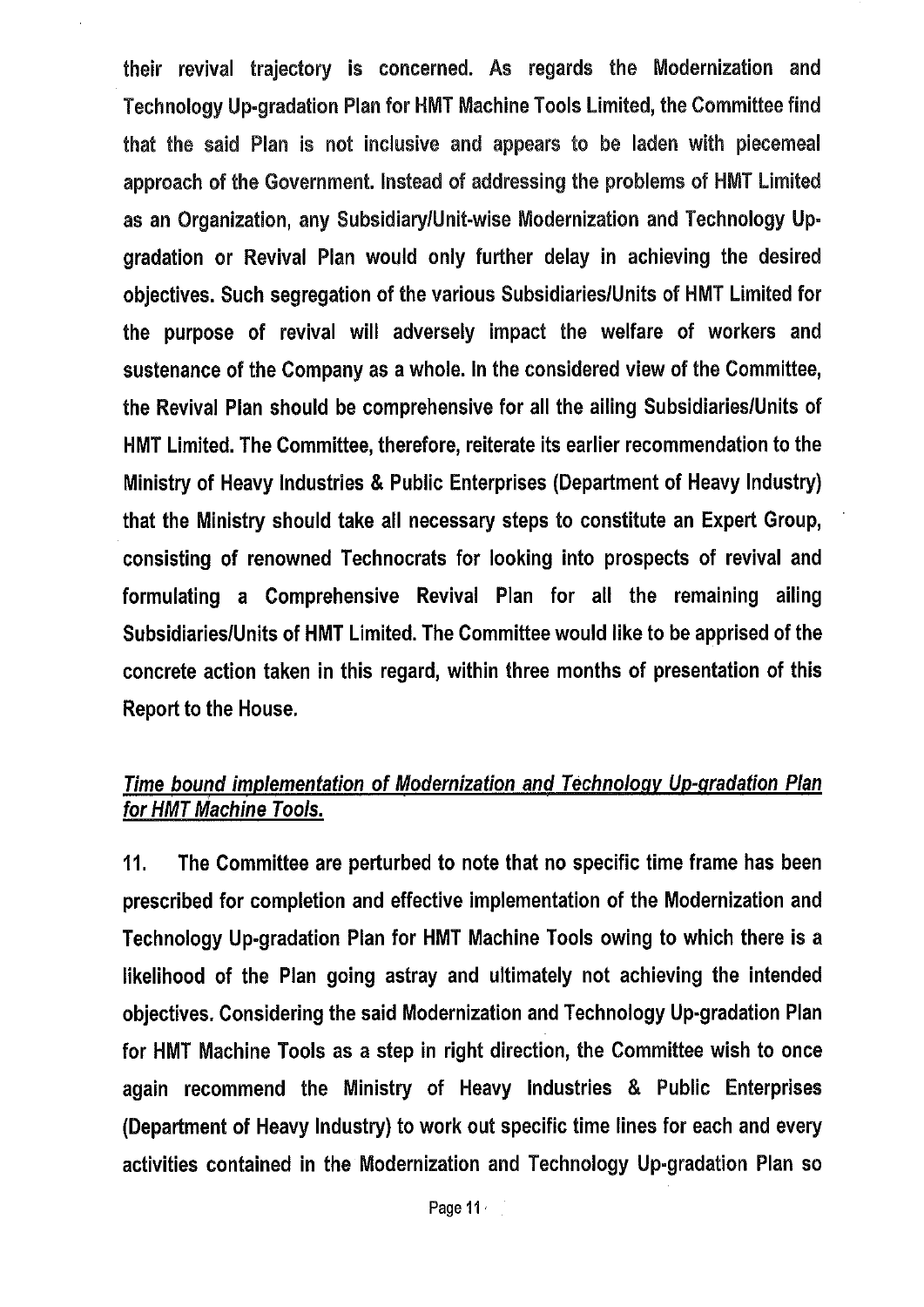that the turnaround of HMT Machine Tools becomes visible at the earliest. The Committee would like to be apprised of the concrete action taken in this regard, within three months of presentation of this Report to the House.

# *Expeditious release* of *Pay* & *Allowances and 'Statutory Dues'* to *the serving/retired employees* of *HMT Limited and other Public* Sector *Undertakings*

12. While observing a huge backlog in the payment of salaries and other allowances to the Employees of various Subsidiaries/Units of HMT Limited and also non-release of the 'Statutory Dues' of the retired Employees or those Employees who were forced to take retirement under Voluntary Retirement Scheme, the Committee had gauged the plight of employees and their families whose subsistence was in peril due to absence of alternate source of income other than working in the Public Sector Enterprise, that too, without any remuneration and therefore, recommended that the Union Government should take the initiative of working out a detailed Plan of giving a 'Special Financial Package' to all the Public Sector Undertakings, including all the subsidiaries of HMT Limited, to release the withheld Pay & Allowances along with the 'Statutory Dues' to all serving/retired employees prior to end of current Fiscal Year. In response thereto, the Ministry of Heavy Industries & Public Enterprises (Department of Heavy Industry), in their Action taken Replies, have informed the Committee that all the employee-related dues of HMT Tractor Division, HMT Watches Limited, HMT Chinar Watches Limited and HMT Bearings have been settled except 146 employees of Ranibagh Unit of HMT Watches Limited who did not opt for VRS and have moved the Hon'ble High Court against the decision of closure of the Entity. The Ministry of Heavy Industries & Public Enterprise (Department of Heavy Industry) have further informed that the salaries in some of the Units of HMT Limited is up to date, however, there is some backlog of salaries in the Units of HMT Machine Tool at Bangalore, Pinjore and Ajmer. Appreciating the efforts of the Ministry of Heavy Industries & Public Enterprise (Department of Heavy Industry) in respect of settlement/payment of backlog Salary and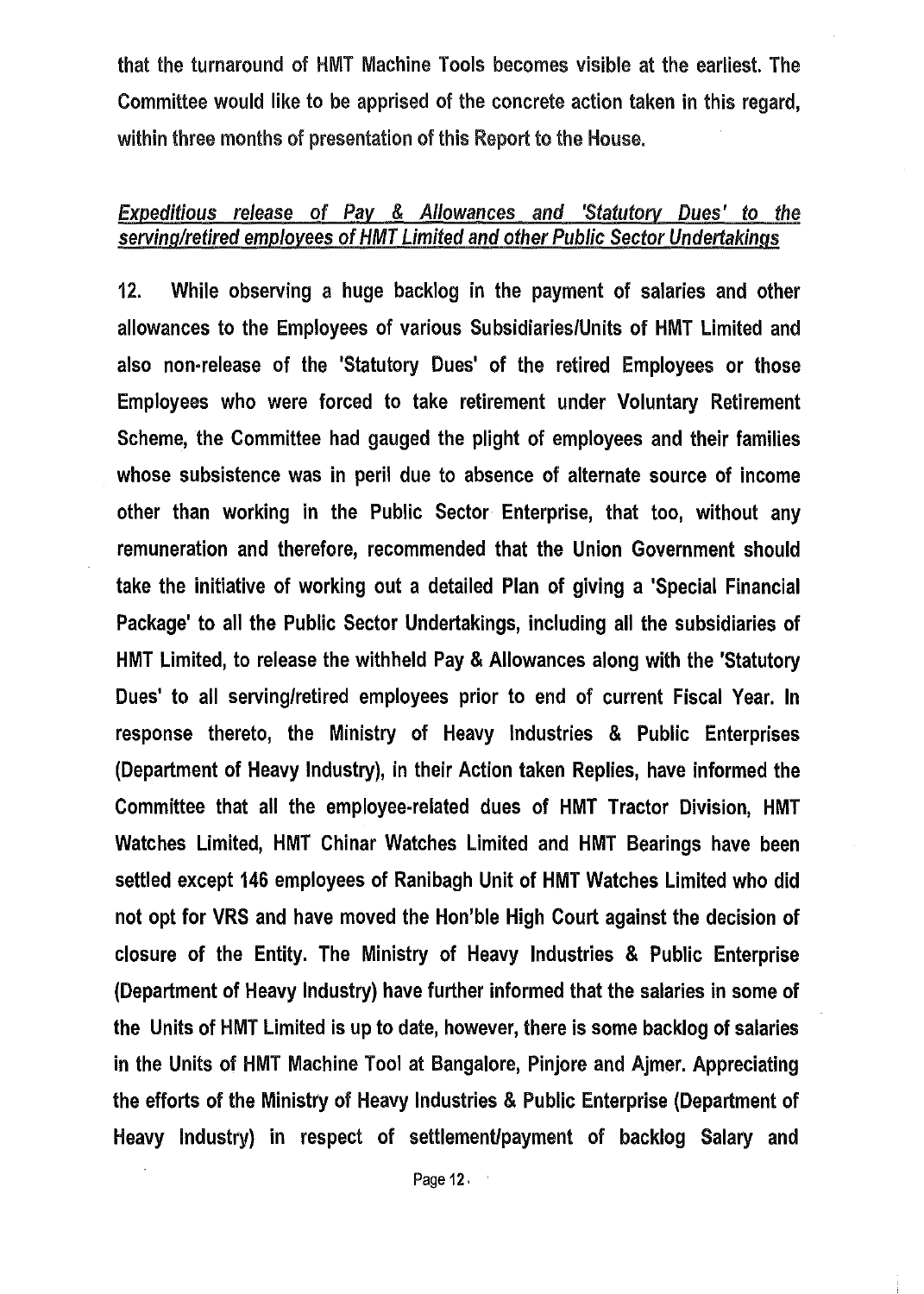Allowances, the Committee further hope that the 'Statutory Dues' of the remaining 146 employees of Ranibagh Unit of HMT Watches Limited would also be cleared as soon as orders of the Hon'ble High Court against the closure decision is pronounced. However, at the same time, the Committee are dismayed to note that a portion of Salary and Allowances in the Units of HMT Machine Tool at Bangalore, Pinjore and Ajmer is still to be released which does not augur well as far as the motivational aspects of the employees are concerned. The Committee therefore, recommend the Ministry of Heavy Industries & Public Enterprises (Department of Heavy Industry) to make sincere efforts to clear the backlog of Salary and Allowances in the remaining three Units of HMT Machine Tool at Bangalore, Pinjore and Ajmer, and also in respect of other Public Sector Undertakings at the earliest and apprise the Committee of the action taken in this regard within three months of presentation of this Report to the House.

13. The Committee had also urged the Ministry of Heavy Industries & Public Enterprises (Department of Heavy Industry) to consider a 'Special Financial Package' to all the Public Sector Undertakings to release the withheld Pay & Allowances along with the 'Statutory Dues' to all serving/retired employees prior to end of current Fiscal Year. However, the Committee are dismayed to note that there is no proposal for a 'Special Financial Package' under the consideration of the Government for the Central Public Sector Enterprises (CPSE) and also, there is no Policy of the Government to provide any 'Bailout Package' to the CPSEs to ensure the release of Salary and Statutory Dues to the employees. The Committee also do not accept the logic extended by the Ministry of Heavy Industries & Public Enterprises (Department of Heavy Industry) to the effect that the Companies are registered under the Companies Act with a separate legal identity and they have to manage their operations as independent Entities under the guidance and supervision of the duly constituted Board of Directors, as per the provisions of the Companies Act and therefore, it is primarily the responsibility of the Companies to manage the Salary, Statutory Dues and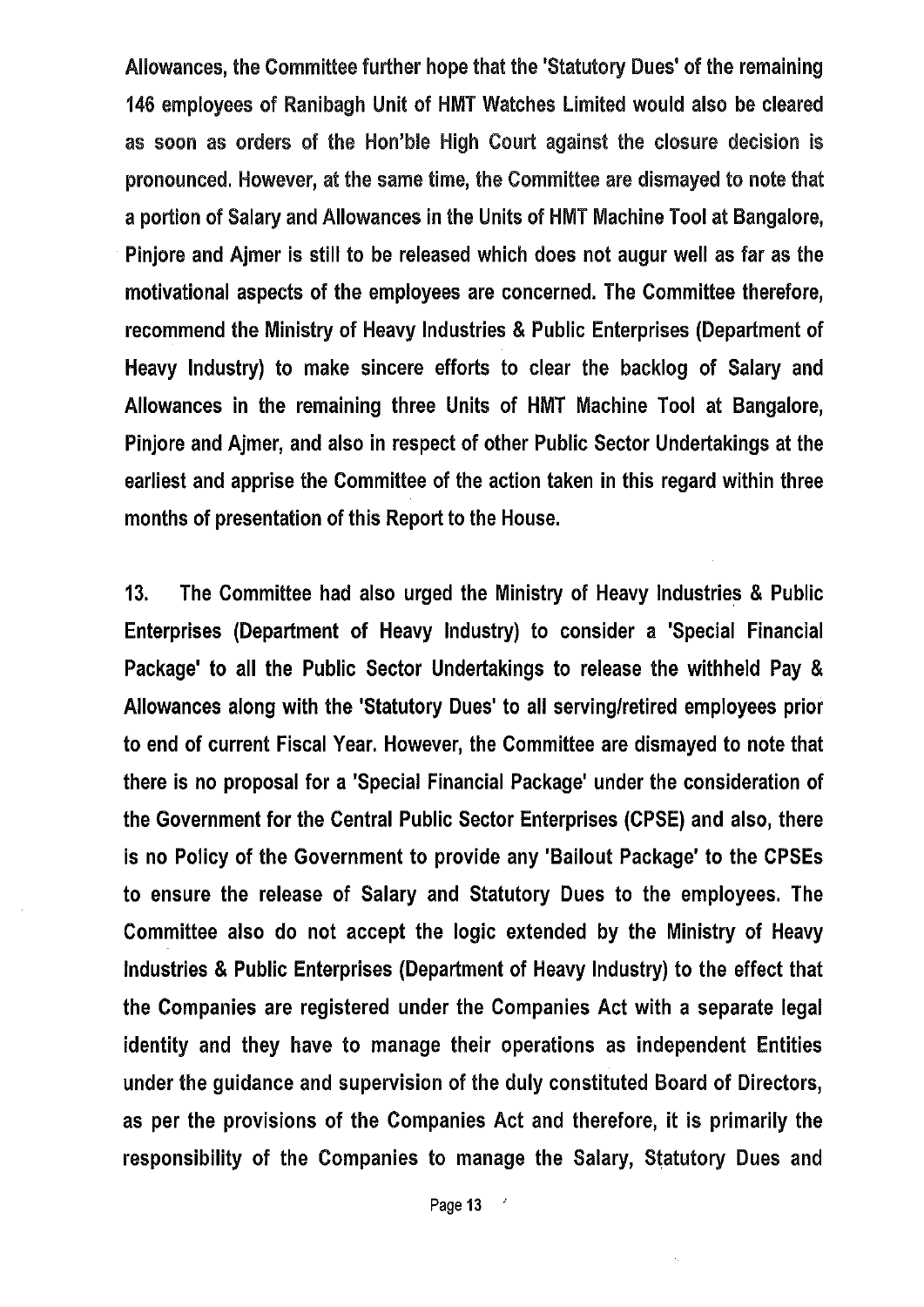Terminal Benefits of its employees. The Committee, therefore, once again recommend that while co-ordinating with all the Departments/Organizations/ Agencies involved, particularly, in respect of taking financial decision on CPSEs, the Ministry of Heavy Industries & Public Enterprises (Department of Heavy Industry) should chalk out a detailed Plan of giving a 'Special Financial Package' to all the Public Sector Undertakings to release the withheld Pay & Allowances along with the 'Statutory Dues' to all serving/retired employees at the earliest. The Committee would like to be apprised of the concrete action taken in this regard, within three months of presentation of this Report to the House.

#### *An Overview* of *the Public Sector Enterprises*

14. In response to the Committee's recommendation to undertake an original time bound Comprehensive Study to assess the overall performance and requirements of all the Public Sector Undertakings in the country with a view to making them commercially viable; an engine of growth and a major employment generator, the Committee are informed that the Department of Public Enterprises(DPE), being the nodal Department for all the CPSEs, formulates policy pertaining to CPSEs and lays down, in particular, policy Guidelines on performance improvement and evaluation, autonomy and financial delegation and personnel management in CPSEs. The Committee also note that as on 31.3.2017, the total number of Public Sector Undertakings (PSUs) in the country is 331 and the total number of employees working in these PSUs is 11.31 lakh *(excluding contractual and causal/daily rated worker)* in the year 2016-17. The Committee further note that, as on 31.3.2016, the total number of sick CPSEs registered with the Board for Industrial and Financial Reconstruction (BIFR) was 65, out of which, 2 Sick CPSEs were registered with the BIFR during the last five years and the balance 63 sick CPSEs were registered before that period. Besides, on the aspect of total amount of Revival Package(s) extended to PSUs by the Union Government during the last five years, the Ministry has submitted before the Committee that CPSEs function under the administrative control of concerned Ministries/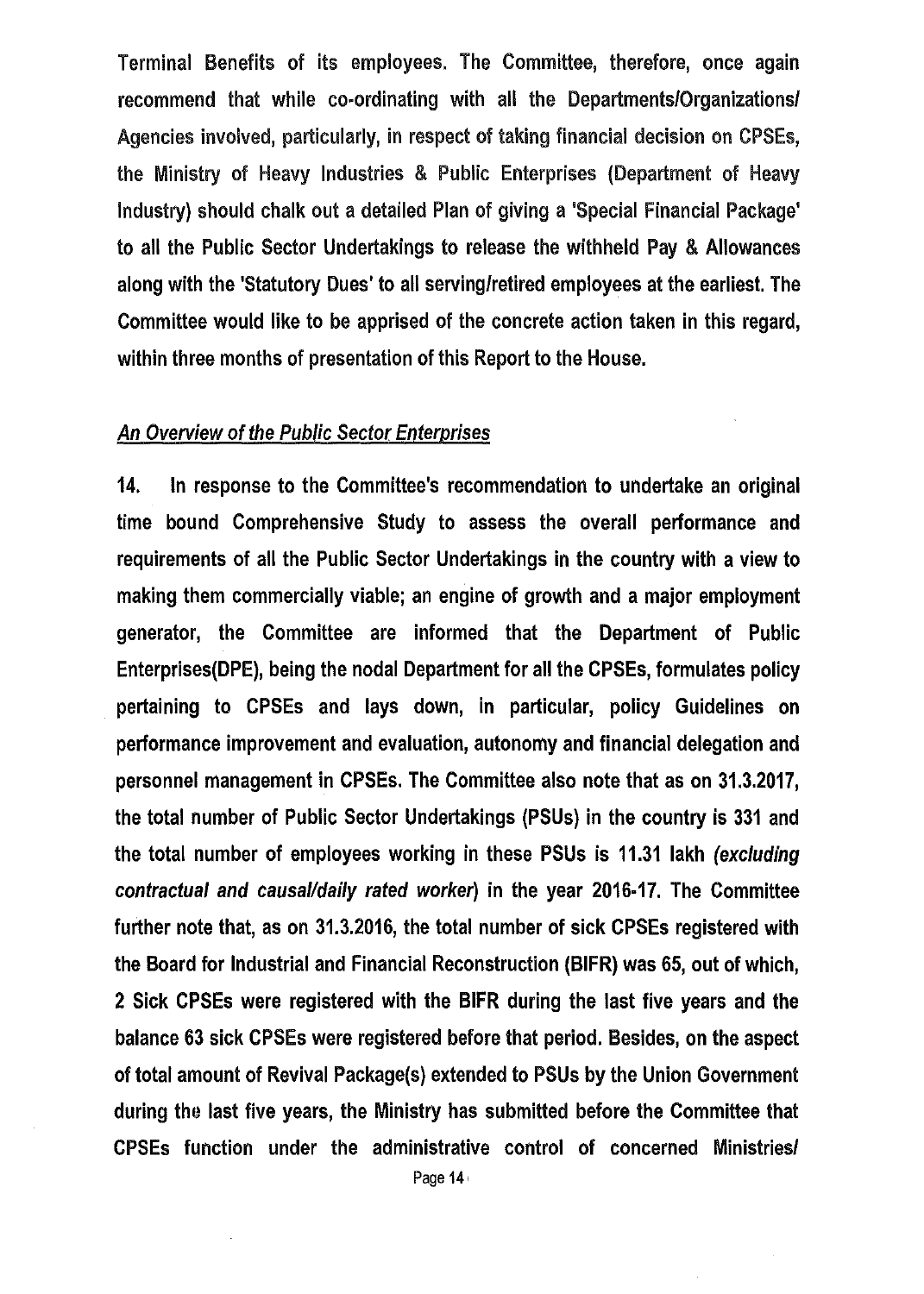Departments and all matters relating to CPSEs including revival/restructuring are dealt with by the concerned administrative Ministry/Department on a case-to-case basis and an amount of Rs. 3005.85 crore towards Revival Package for NEPA Limited, HMT Limited and Richardson and Cruddas limited has been approved, during the last five years.

15. The Committee are pained to note that as on 31.3.2016, though 65 CPSEs have been registered with the BIFR *(now National Company Law Appellate Tribunal, w.e.f., 1.6.2016),* a meagre amount of Rs. 3005.85 crore has been approved as Revival Package in respect of only the three CPSEs. The Committee therefore, strongly recommend the Ministry of Heavy Industries & Public Enterprises (Department of Heavy Industry) to expedite the release of the said amount to the three CPSEs, *viz.,* NEPA Limited, HMT Limited and Richardson and Cruddas Limited. The Committee, also wish to reiterate their earlier recommendation to undertake an original time bound Comprehensive Study to assess the overall performance and requirements of Public Sector Undertakings in the country with a view to making them commercially viable; an engine of growth and a major employment generator thereby effecting a successful turnaround in their fortunes. The Committee would like to be apprised of the action taken in this regard, within three months of presentation of this Report to the House.

# *On-line Comprehensive Central Data containing details* of *Salary/Wage/Pay Allowances/Outstanding Dues* of *retired/serving Employees in CPSEs*

16. The Committee are surprised to note from the submissions made by the Ministry of Heavy Industries & Public Enterprises (Department of Heavy Industry) that the data regarding retired employees of the PSUs on attaining the age of superannuation who are in receipt of any monthly financial assistance as Pension, etc., are not maintained by the Government. The Committee are further dismayed to note that the data containing the details of backlog in the payment of Salary,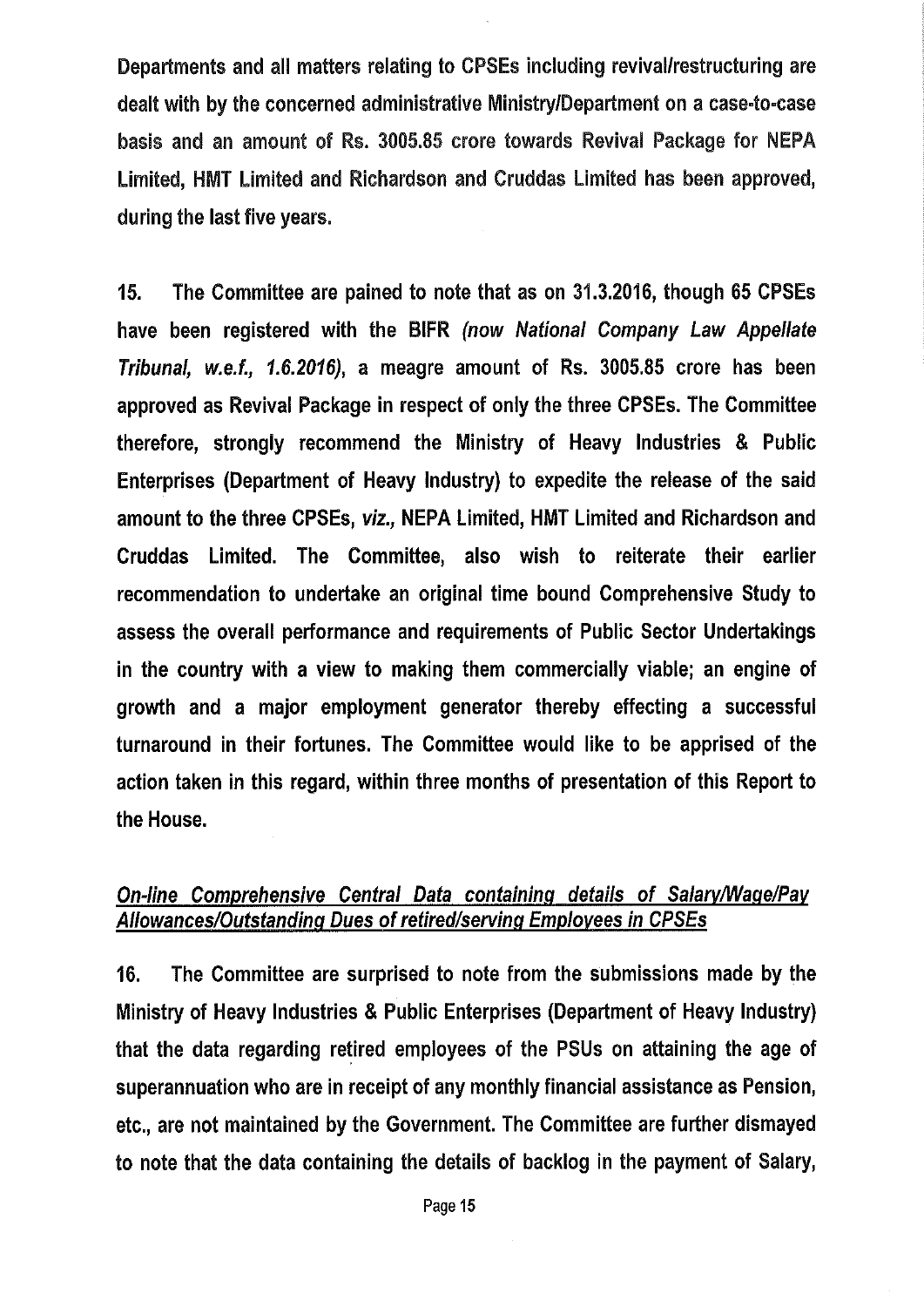Allowances and other 'Statutory Dues' to the serving/retired Employees and the total amount of outstanding dues on account of salary, allowances and other statutory obligations which the PSUs had to pay to its serving/retired Employees, are not centrally maintained.

17. In this regard, the Committee strongly recommend that Ministry of Heavy Industries & Public Enterprises should ensure that Department of Heavy Industry. in co-ordination with the Department of Public Enterprises (DPE) which is the nodal Department for all the CPSEs • should maintain a Comprehensive Central Data consisting of all the relevant details, *viz.,* Salary, Pay & Allowances, Outstanding Dues in the form of Pension or any other financial assistance of Employees in all the CPSEs and also to publish the same on the Ministry's website, which could also be conveniently accessed, online, by the beneficiaries/ stakeholders. The Committee would like to be apprised of the concrete action taken in this regard, within three months of presentation of this Report to the House.

\*\*\*\*\*\*

NEW DELHI; *7 February, 2019 18 Magha, 1940 (Saka)*  BHAGAT SINGH KOSHYARI, *Chairperson,*  Committee on *Petitions.*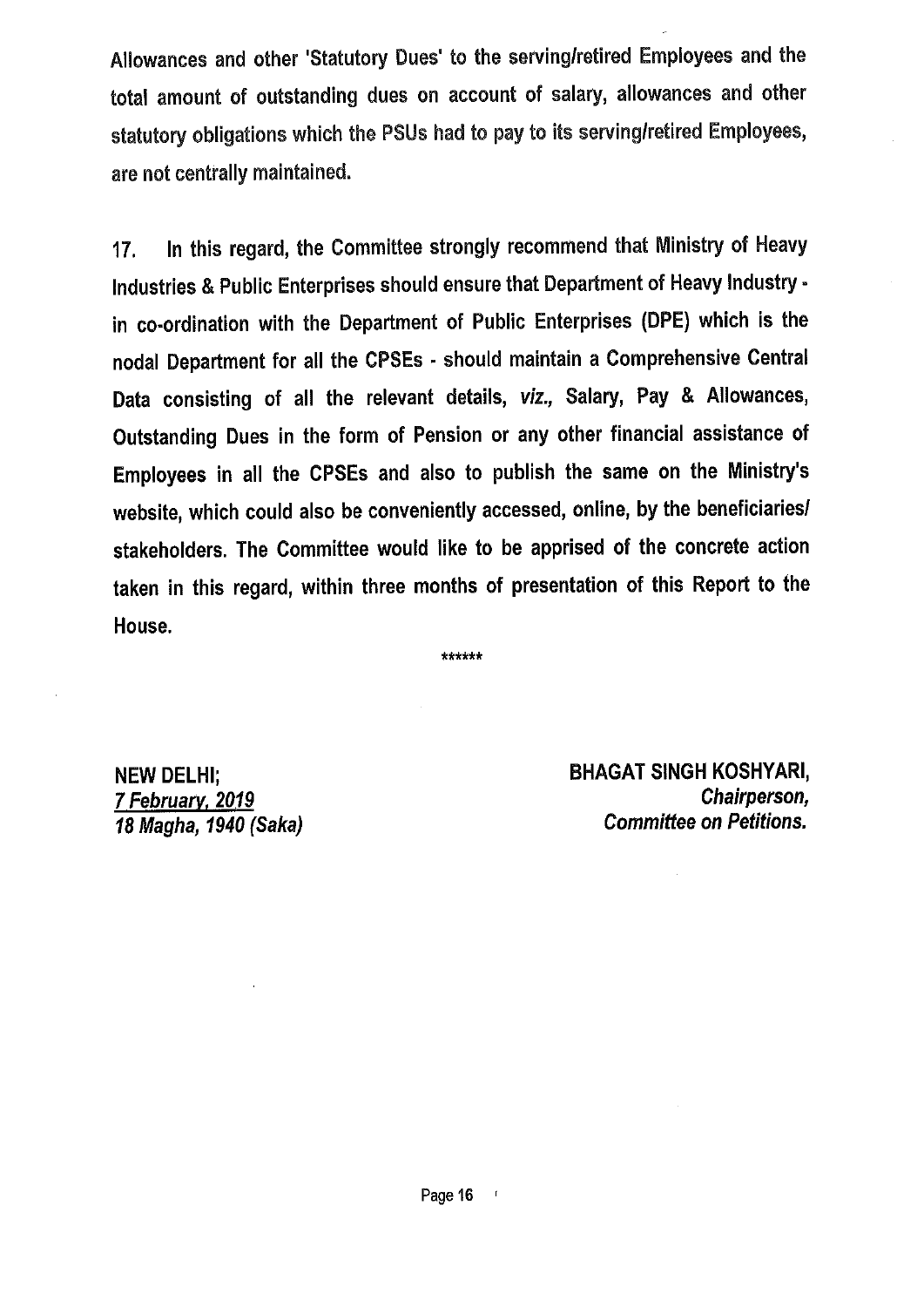## MINUTES OF THE FIFTY-FIFTH SITTING OF THE COMMITTEE ON PETITIONS (SIXTEENTH LOK SABHA)

The Committee met on Thursday, 7 February, 2019 from 1530 hrs. to 1630 hrs. in Committee Room No.2, Block-A, Parliament House Annexe Extension Building, New Delhi.

## **PRESENT**

Shri Bhagat Singh Koshyari

**Chairperson** 

#### **MEMBERS**

- 2. Shri Suresh C. Angadi
- 3. Shri Om Birla
- 4. Shri Jitendra Chaudhury
- 5. Shri Ram Tahal Choudhary
- 6. Shri Chhedi Paswan
- 7. Shri Dinesh Trivedi
- 8. Shri Rajan Vichare

#### **SECRETARIAT**

- 1. 2. Shri Shiv Kumar Shri Raju Srivastava Joint Secretary
- 3. Shri G. C. Dobhal
- **Director**  $\overline{a}$

÷,

Additional Director

2. At the outset, the Hon'ble Chairperson welcomed the Members to the sitting of the Committee.

3. The Committee, thereafter, took up for consideration the following Draft Reports:-

| $\mathbf{\hat{a}}$ | <b>XXXX</b>        | <b>XXXX</b> | <b>XXXX</b> |
|--------------------|--------------------|-------------|-------------|
| (ii)               | XXXX<br>$\sim 100$ | <b>XXXX</b> | <b>XXXX</b> |
| (iii)              | XXXX               | <b>XXXX</b> | <b>XXXX</b> |